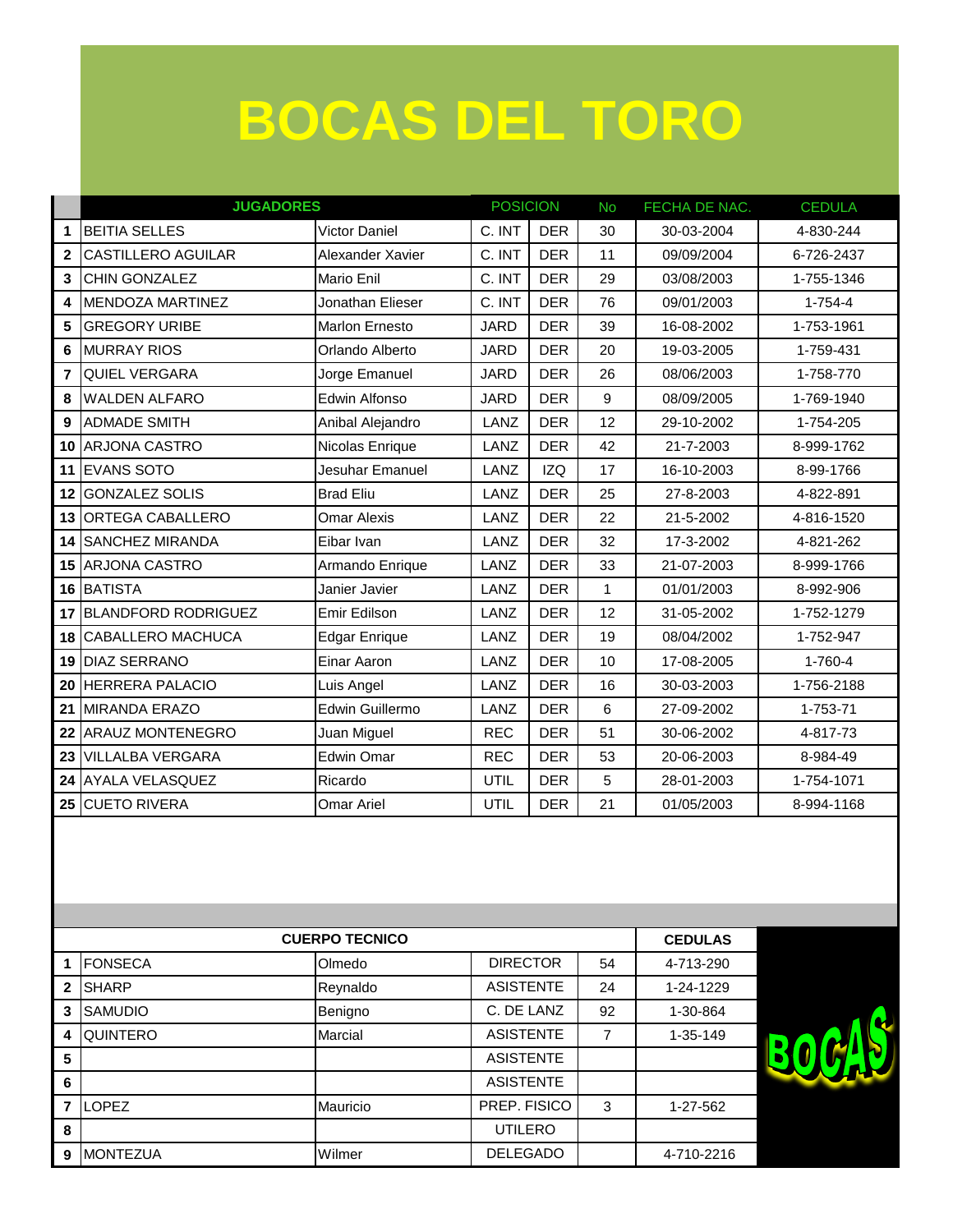

|                 | <b>JUGADORES</b>           |                        | <b>POSICION</b> |            | <b>No</b>    | <b>FECHA DE NAC.</b> | <b>CEDULA</b> |
|-----------------|----------------------------|------------------------|-----------------|------------|--------------|----------------------|---------------|
| 1               | ALVAREZ FERNANDEZ          | Ricardo Manuel         | C. INT          | <b>DER</b> | 21           | 21-05-2002           | 2-749-1858    |
| $\mathbf{2}$    | <b>ARNAEZ TORRES</b>       | Jean Carlos            | C. INT          | <b>DER</b> | 22           | 22-08-2002           | 2-750-618     |
| 3               | <b>GAMBA SAMANIEGO</b>     | Joaquin Enrique        | C. INT          | <b>DER</b> | $\mathbf{1}$ | 03/04/2004           | 2-755-1687    |
| 4               | <b>HERNANDEZ JAEN</b>      | Pedro Antonio          | C. INT          | <b>DER</b> | 8            | 17-10-2004           | 2-754-1835    |
| 5               | SARMIENTO GUEVARA          | Tomas Brayan           | C. INT          | <b>DER</b> | 6            | 06/06/2003           | 9-762-223     |
| 6               | DE GRACIA VASQUEZ          | <b>Edwin Alexander</b> | <b>JARD</b>     | <b>DER</b> | 45           | 26-07-2002           | 6-725-444     |
| 7               | <b>GARCIA PEREZ</b>        | Jorge Adan             | <b>JARD</b>     | <b>IZQ</b> | 12           | 06/02/2004           | 2-753-5878    |
| 8               | <b>GONZALEZ COSSIO</b>     | Carlos Prudencio       | <b>JARD</b>     | <b>DER</b> | 14           | 20-11-2003           | 2-752-2122    |
| 9               | <b>MENESES</b>             | Jose Daniel            | <b>JARD</b>     | <b>DER</b> | 25           | 25-02-2002           | 2-749-992     |
| 10              | <b>PINEDA ORTEGA</b>       | Esmith Esteban         | <b>JARD</b>     | <b>DER</b> | 13           | 13-11-2004           | 2-754-1147    |
| 11              | <b>AGRAZAL MENESES</b>     | <b>Gabriel Enrique</b> | LANZ            | <b>DER</b> | 30           | 10/09/2003           | 2-752-1733    |
| 12 <sup>1</sup> | <b>APARICO</b>             | Kevin Samuel           | LANZ            | <b>DER</b> | 14           | 06/01/2003           | 6-1036-1640   |
| 13              | <b>CRUZ DOMINGUEZ</b>      | Manuel Esteban         | LANZ            | <b>DER</b> | 11           | 11/12/2003           | 6-726-952     |
| 14              | <b>DEAGO SALERNO</b>       | Ruben David            | LANZ            | <b>DER</b> | 58           | 04/10/2004           | 6-727-61      |
|                 | <b>15 FRIAS VILLARREAL</b> | Melquiades             | LANZ            | <b>DER</b> | 43           | 04/03/2002           | 2-750-1604    |
| 16              | <b>GUERRERO FERNANDEZ</b>  | <b>Israel Jose</b>     | LANZ            | <b>DER</b> | 18           | 28-06-2004           | 2-753-227     |
| 17              | <b>ORTEGA MOJICA</b>       | Marcelino              | LANZ            | <b>DER</b> | 23           | 23-02-2002           | 2-749-146     |
| 18              | RAMOS CASTILLO             | Elvin Reynel           | LANZ            | <b>DER</b> | 51           | 15-05-2002           | 2-749-2005    |
| 19              | RODRIGUEZ PALACIOS         | <b>Eward Brian</b>     | LANZ            | <b>DER</b> | 10           | 19-09-2003           | 2-752-983     |
| 20              | ROSALES MENDOZA            | Kelvin Jose            | LANZ            | <b>DER</b> | 19           | 06/02/2003           | 2-751-263     |
| 21              | <b>TORRES</b>              | Jose Felipe            | LANZ            | <b>DER</b> | 17           | 17-10-2004           | 2-754-842     |
| 22              | <b>VARGAS POVEDA</b>       | <b>Alex Daniel</b>     | LANZ            | <b>DER</b> | 3            | 28-01-2003           | 2-751-1143    |
| 23              | <b>VEGA MONTERREY</b>      | Novel Josue            | LANZ            | <b>IZQ</b> | 27           | 05/01/2003           | 2-750-229     |
| 24              | <b>BERNAL CARRION</b>      | Leonardo Abdiel        | <b>REC</b>      | <b>DER</b> | 15           | 13-02-2004           | 9-764-964     |
|                 | 25 RODRIGUEZ POVEDA        | Justo Javier           | <b>REC</b>      | <b>DER</b> | 44           | 26-01-2002           | 6-724-1962    |

|                | <b>CUERPO TECNICO</b> |                  | <b>CEDULAS</b>   |    |  |  |
|----------------|-----------------------|------------------|------------------|----|--|--|
|                | <b>MERON VASQUEZ</b>  | Rodrigo          | <b>DIRECTOR</b>  | 5  |  |  |
| $\mathbf{2}$   | RODRIGUEZ OSORIO      | Manuel Esteban   | <b>ASISTENTE</b> | 28 |  |  |
| 3              | <b>RAMOS AGUILAR</b>  | Abdiel Alejandro | <b>ASISTENTE</b> | 33 |  |  |
| 4              | CEDEÑO RODRIGUEZ      | Rafael Abdiel    | C. DE LANZ       | 19 |  |  |
| 5              | <b>GOMEZ MARTINEZ</b> | Miguel Angel     | <b>ASISTENTE</b> | 31 |  |  |
| 6              | <b>GONZALEZ ORTIZ</b> | Luis Antonio     | <b>ASISTENTE</b> | 20 |  |  |
| $\overline{7}$ | <b>ORTEGA</b>         | Ricardo Enrique  | <b>ASISTENTE</b> | 70 |  |  |
| 8              | QUIROZ DE LEON        | Ezequiel Adgardo | PREP. FISICO     | 23 |  |  |
| 9              | <b>VANEGAS</b>        | Felix            | <b>UTILERO</b>   | 9  |  |  |
| 10 I           | QUEZADA CASTILLO      | Olmedo Orlando   | <b>MASCOTA</b>   | 99 |  |  |
| 11             | <b>SOPALDA</b>        | Sergio           | <b>DELEGADO</b>  |    |  |  |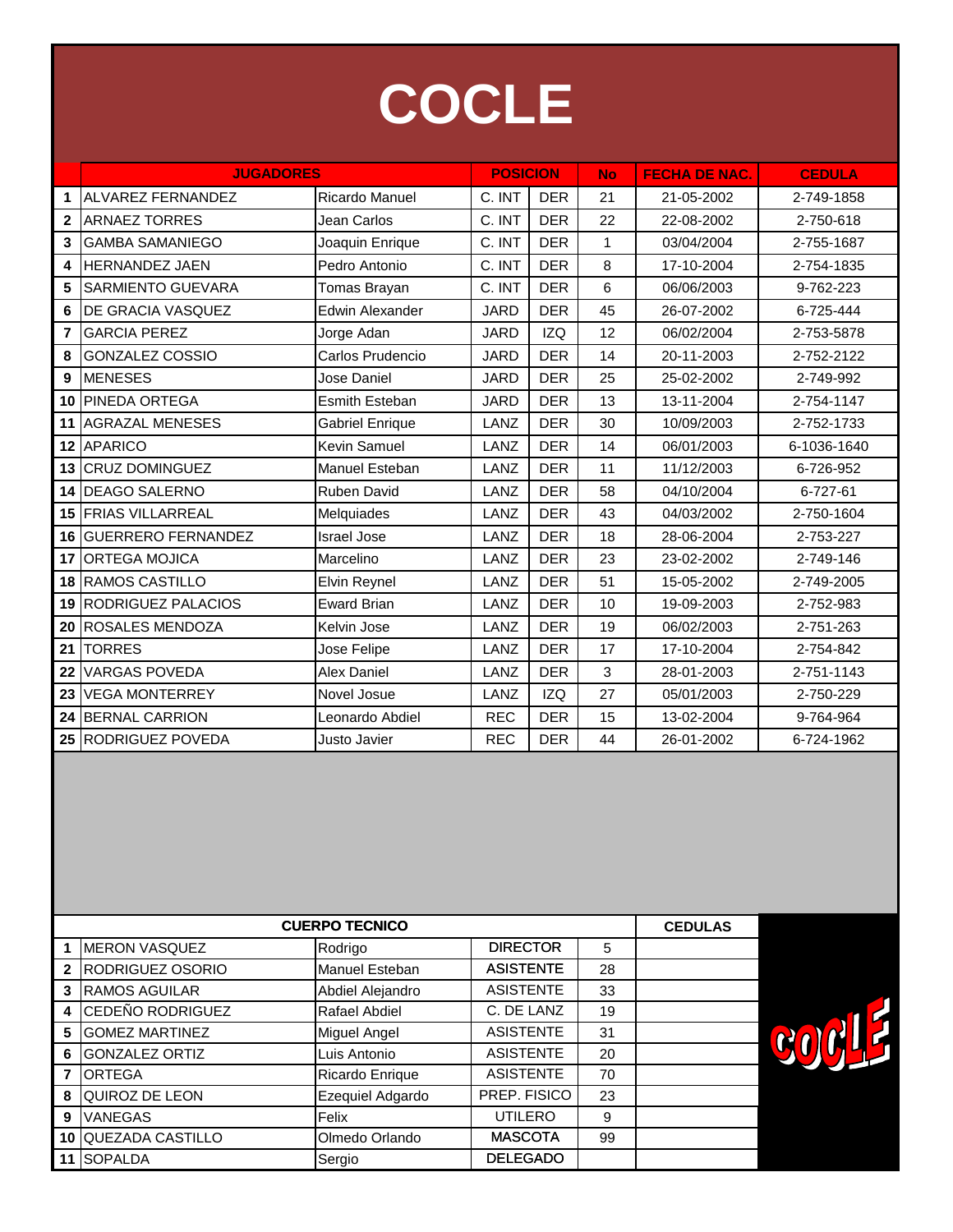# **COLON**

|                | <b>JUGADORES</b>          |                       | <b>POSICION</b> |            | <b>No</b>      | FECHA DE NAC. | <b>CEDULA</b> |
|----------------|---------------------------|-----------------------|-----------------|------------|----------------|---------------|---------------|
| 1              | <b>AVENDAÑO SANCHEZ</b>   | Agustin               | LANZ            | <b>DER</b> | 11             | 04/04/2002    | 8-981-1019    |
| $\mathbf{2}$   | RUMBO VELASQUEZ           | Raul Enrique          | <b>JARD</b>     | <b>DER</b> | 32             | 06/12/2003    | 8-1002-2457   |
| 3              | <b>VEGA GUERRA</b>        | Ethan David           | <b>JARD</b>     | <b>DER</b> | 72             | 10/04/2003    | 8-994-2355    |
| 4              | CASTILLO CEDEÑO           | Javier Antonio        | C. INT          | <b>DER</b> | OO             | 05/02/2003    | 3-750-2281    |
| 5              | <b>HALL GARCIA</b>        | Gilberto Josue        | C. INT          | <b>DER</b> | 18             | 17-02-2003    | 3-751-243     |
| 6              | <b>HERNANDEZ MOORE</b>    | <b>Adrian Aquiles</b> | C. INT          | <b>DER</b> | 8              | 12/09/2002    | 8-987-2432    |
| $\overline{7}$ | <b>HUDSON PROUT</b>       | Roderick Ernesto      | C. INT          | <b>DER</b> | 15             | 17-02-2002    | 3-749-222     |
| 8              | <b>MARTINEZ CHACON</b>    | <b>Adrian Ricky</b>   | C. INT          | <b>DER</b> | $\overline{4}$ | 12/07/2002    | 3-750-482     |
| 9              | YANGUEZ HIDALGO           | <b>Derick Gabriel</b> | C. INT          | <b>DER</b> | 63             | 30-06-2003    | 8-997-680     |
| 10             | <b>JAEN RODRIGUEZ</b>     | Jose Luis             | <b>JARD</b>     | <b>DER</b> | 20             | 07/09/2003    | 3-752-655     |
| 11             | <b>MORDOK MARTINEZ</b>    | Alberto Jesus         | <b>JARD</b>     | <b>DER</b> | $\mathbf{1}$   | 10/02/2003    | 3-751-143     |
| 12             | <b>ORTEGA BROWN</b>       | <b>Omar Alexis</b>    | <b>JARD</b>     | <b>DER</b> | 5              | 20-01-2003    | 3-750-2162    |
| 13             | <b>ROSALES SANCHEZ</b>    | Ricardo Ameth         | <b>JARD</b>     | <b>DER</b> | 19             | 20-12-2002    | 8-990-1528    |
| 14             | <b>ANTUNEZ FLORES</b>     | Derek Miguel          | LANZ            | <b>DER</b> |                | 03/02/2004    | 3-753-289     |
| 15             | CABRERA ROSETTE           | Jairo Francisco       | LANZ            | <b>DER</b> | 23             | 22-02-2002    | 3-750-797     |
| 16             | <b>CORRALES RODRIGUEZ</b> | Augusto Josue         | LANZ            | <b>DER</b> | 10             | 20-09-2002    | 6-725-749     |
| 17             | <b>ESCUDERO MARTINEZ</b>  | Edwin Alexander       | LANZ            | <b>DER</b> | 42             | 01/09/2003    | 3-752-694     |
| 18             | <b>GRIMES DE LEON</b>     | Alvaro Arcelio        | LANZ            | <b>DER</b> | 27             | 06/05/2002    | 3-749-1447    |
| 19             | <b>MIRANDA CHIARI</b>     | Luigi Yoriel          | LANZ            | <b>DER</b> | 26             | 21-10-2002    | 3-750-147     |
| 20             | <b>ORTIZ CORPAS</b>       | Mario Alberto         | LANZ            | <b>DER</b> | $\overline{2}$ | 04/04/2002    | 3-749-911     |
| 21             | SANCHEZ BERNAL            | Camilo Elias          | LANZ            | <b>DER</b> | 82             | 28-06-2003    | 3-751-2251    |
| 22             | <b>VELASQUEZ DIAZ</b>     | Victor Olmedo         | LANZ            | <b>DER</b> | 6              | 21-11-2002    | 3-750-1508    |
| 23             | ZUÑIGA SANTAMARIA         | Zahir Zariel          | LANZ            | <b>DER</b> | 60             | 06/08/2003    | 3-752-551     |
| 24             | RAVEN LOPEZ               | Carlos Javier         | LANZ            | <b>DER</b> | 90             | 09/02/2002    | 3-749-338     |
|                | 25 PEREZ ESCOBAR          | Ramphis Ruben         | <b>REC</b>      | <b>DER</b> | 25             | 06/06/2004    | 8-1011-811    |

|                         | <b>CUERPO TECNICO</b> |         | <b>CEDULA</b>    |                |  |  |
|-------------------------|-----------------------|---------|------------------|----------------|--|--|
| 1                       | <b>CABRERA</b>        | Jairo   | <b>DIRECTOR</b>  | $\overline{7}$ |  |  |
| $\overline{\mathbf{2}}$ | VALDEZ                | Carlos  | <b>ASISTENTE</b> | 52             |  |  |
| 3                       | <b>MOREIRA</b>        | Luis    | <b>ASISTENTE</b> | 24             |  |  |
| 4                       | <b>LOPEZ</b>          | Victor  | C. DE LANZ       | 12             |  |  |
| 5                       |                       |         |                  |                |  |  |
| 6                       | <b>DIAZ</b>           | Ruben   | PREP. FISICO     | 22             |  |  |
| 7                       |                       |         |                  |                |  |  |
| 8                       |                       |         |                  |                |  |  |
| 9                       | <b>BUITRAGO</b>       | Roberto | <b>DELEGADO</b>  |                |  |  |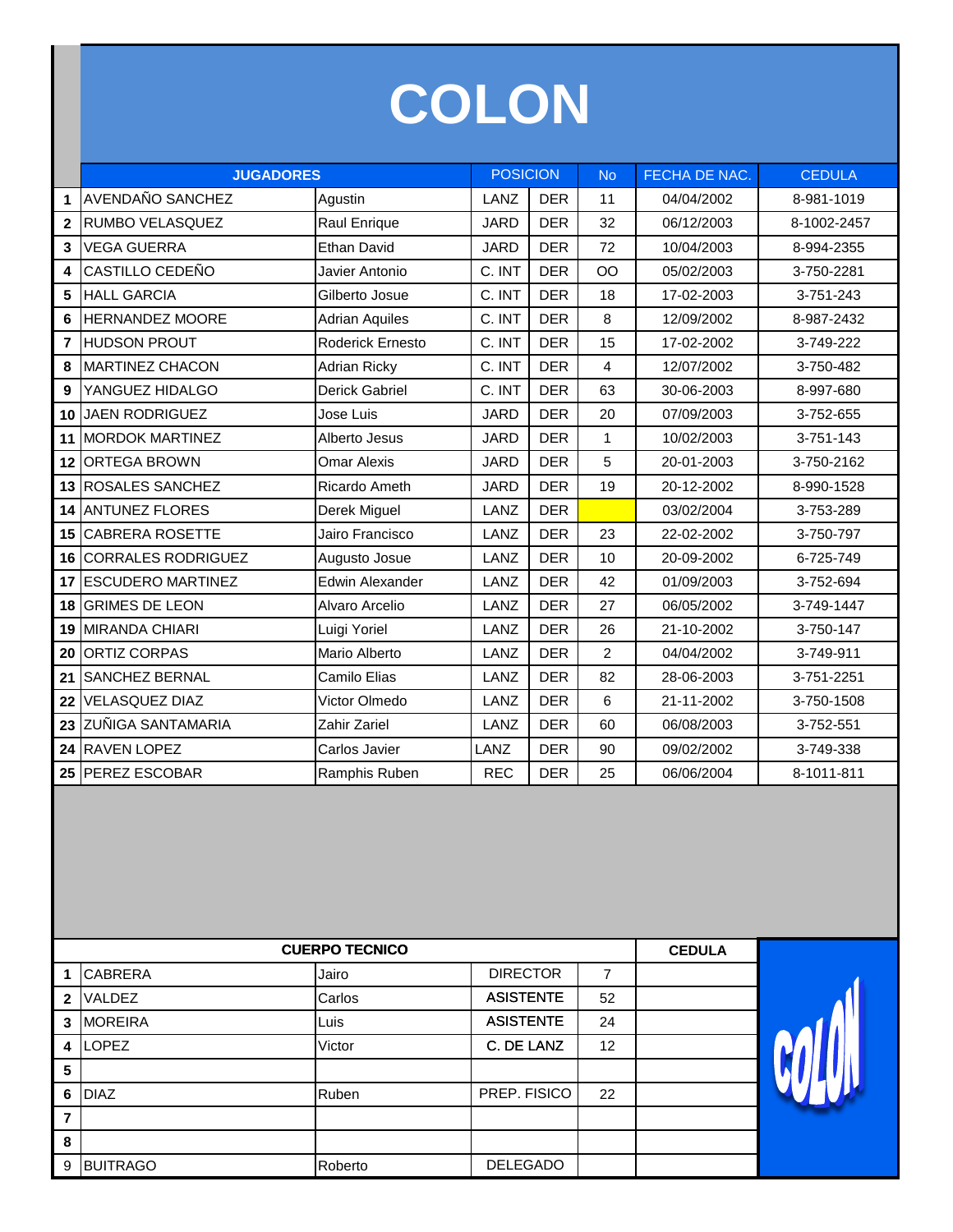## **CHIRIQUI**

|                 | <b>JUGADORES</b>           |                        | <b>POSICION</b> |            | <b>No</b>      | FECHA DE NAC. | <b>CEDULA</b>   |
|-----------------|----------------------------|------------------------|-----------------|------------|----------------|---------------|-----------------|
| 1               | <b>ARAUZ AIZPURUA</b>      | Andres Enrique         | C. INT          | <b>DER</b> | 3              | 21-05-2004    | 4-825-1368      |
| $\mathbf 2$     | <b>GUERRA REYES</b>        | Jonathan Alexander     | C. INT          | <b>DER</b> | $\overline{7}$ | 16-03-2004    | 4-827-2104      |
| 3               | RODRIGUEZ CABALLERO        | Jorge Enrique          | C. INT          | <b>DER</b> | 6              | 28-01-2003    | 4-819-387       |
| 4               | <b>VICTORIA QUINTERO</b>   | Enrique Josue          | C. INT          | <b>DER</b> | $\overline{4}$ | 04/06/2002    | 4-816-2471      |
| 5               | WITTGREEN GONZÃLEZ         | <b>Cristian Rafael</b> | C. INT          | <b>DER</b> | 66             | 06/06/2002    | 4-816-2350      |
| 6               | <b>AIZPURUA</b>            | Dereck Jesus           | <b>JARD</b>     | <b>IZQ</b> | 24             | 24-04-2002    | 4-816-928       |
| $\overline{7}$  | ALFARO DE LA ROSA          | Carlos Miguel          | <b>JARD</b>     | <b>DER</b> | 28             | 04/07/2003    | 4-821-619       |
| 8               | <b>DIAZ GONZÃŁEZ</b>       | <b>Richard Steve</b>   | <b>JARD</b>     | <b>DER</b> | 41             | 14-08-2002    | 4-817-1441      |
| 9               | <b>MARIN DIAZ</b>          | Kevin Anibal           | <b>JARD</b>     | <b>DER</b> | 34             | 08/04/2002    | 4-816-110       |
| 10              | <b>MORALES CASTILLO</b>    | William Alberto        | <b>JARD</b>     | <b>DER</b> | 49             | 16-07-2003    | 4-824-966       |
| 11              | AGUILAR GONZÃLEZ           | Luis Daniel            | LANZ.           | <b>DER</b> | 44             | 04/04/2004    | 4-824-2389      |
| 12 <sup>2</sup> | <b>APARICIO RODRIGUEZ</b>  | Antony Jair            | LANZ.           | <b>DER</b> | 42             | 18-10-2002    | 4-818-458       |
|                 | <b>13 ATENCIO CASTILLO</b> | Carlos Rafael          | LANZ.           | <b>DER</b> | 55             | 27-09-2004    | 4-827-76        |
| 14              | <b>BEITIA STAFF</b>        | Jonathan Joseph        | LANZ.           | <b>DER</b> | 81             | 18-09-2002    | 4-818-1698      |
| 15              | <b>BRENES GUTIERREZ</b>    | Pedro Alejandro        | LANZ.           | <b>DER</b> | 18             | 28-04-2004    | 4-825-851       |
| 16              | <b>CONTRERAS VARGAS</b>    | <b>Mickel Aldair</b>   | LANZ.           | <b>DER</b> | 13             | 13-08-2002    | 4-817-1325      |
| 17              | <b>PERALTA HERRERA</b>     | <b>Eduardo Lionel</b>  | LANZ.           | <b>IZQ</b> | 37             | 16-04-2002    | 4-816-710       |
|                 | <b>18 MORALES CORTEZ</b>   | Jose Luis              | LANZ.           | <b>DER</b> | 43             | 01/05/2004    | 4-830-374       |
| 19              | RODRIGUEZ CONTRERAS        | Anderson Stiff         | LANZ.           | <b>DER</b> | 30             | 19-01-2003    | 4-819-1485      |
| 20              | SALDAÑA ANDRADE            | Saimons Said           | LANZ.           | <b>DER</b> | O <sub>1</sub> | 30-08-2004    | 4-826-1495      |
| 21              | SERRANO GONZÃLEZ           | Eddie Vladimir         | LANZ.           | <b>DER</b> | 39             | 05/05/2002    | 4-816-1293      |
| 22              | <b>SILVERA RODRIGUEZ</b>   | Andres Enrique         | LANZ.           | <b>DER</b> | 11             | 20-07-2004    | 4-826-776       |
| 23              | <b>ABREGO VALDES</b>       | Danilo Eduardo         | REC.            | <b>DER</b> | 82             | 28-08-2002    | 1 - 752 - 2238  |
| 24              | <b>CORREA CASTRO</b>       | <b>Brandolt Rafael</b> | REC.            | <b>DER</b> | 20             | 18-10-2002    | $4 - 818 - 368$ |
|                 | 25 ESPINOSA CANDANEDO      | <b>Abdel Emanuel</b>   | REC.            | <b>DER</b> | 14             | 24-05-2003    | 4-820-1614      |

|    | <b>CUERPO TECNICO</b>     |                        | <b>CEDULA</b>    |    |  |  |
|----|---------------------------|------------------------|------------------|----|--|--|
|    | SALDAÑA LEDEZMA           | Fabio                  | <b>DIRECTOR</b>  | 25 |  |  |
| 2  | <b>LOUIS DIAZ</b>         | Carlos Alberto         | <b>ASISTENTE</b> | 92 |  |  |
| 3  | <b>JACOB FAMANIA</b>      | Jose Arvin             | <b>ASISTENTE</b> | 71 |  |  |
| 4  | <b>ADAMES FLORES</b>      | <b>Mario Aristides</b> | C. DE LANZ       | 50 |  |  |
| 5  | QUIROZ CASTILLO           | Eibar Jesus            |                  | 31 |  |  |
| 6  | <b>CONCEPCION ATENCIO</b> | Carlos Enrique         | <b>SISTENT</b>   | 29 |  |  |
| 7  | <b>GONZALEZ VENTO</b>     | Juan                   |                  | 99 |  |  |
| 8  | <b>CUAN</b>               | Angel Alberto          | <b>DELEGADO</b>  | 16 |  |  |
| 10 |                           |                        |                  |    |  |  |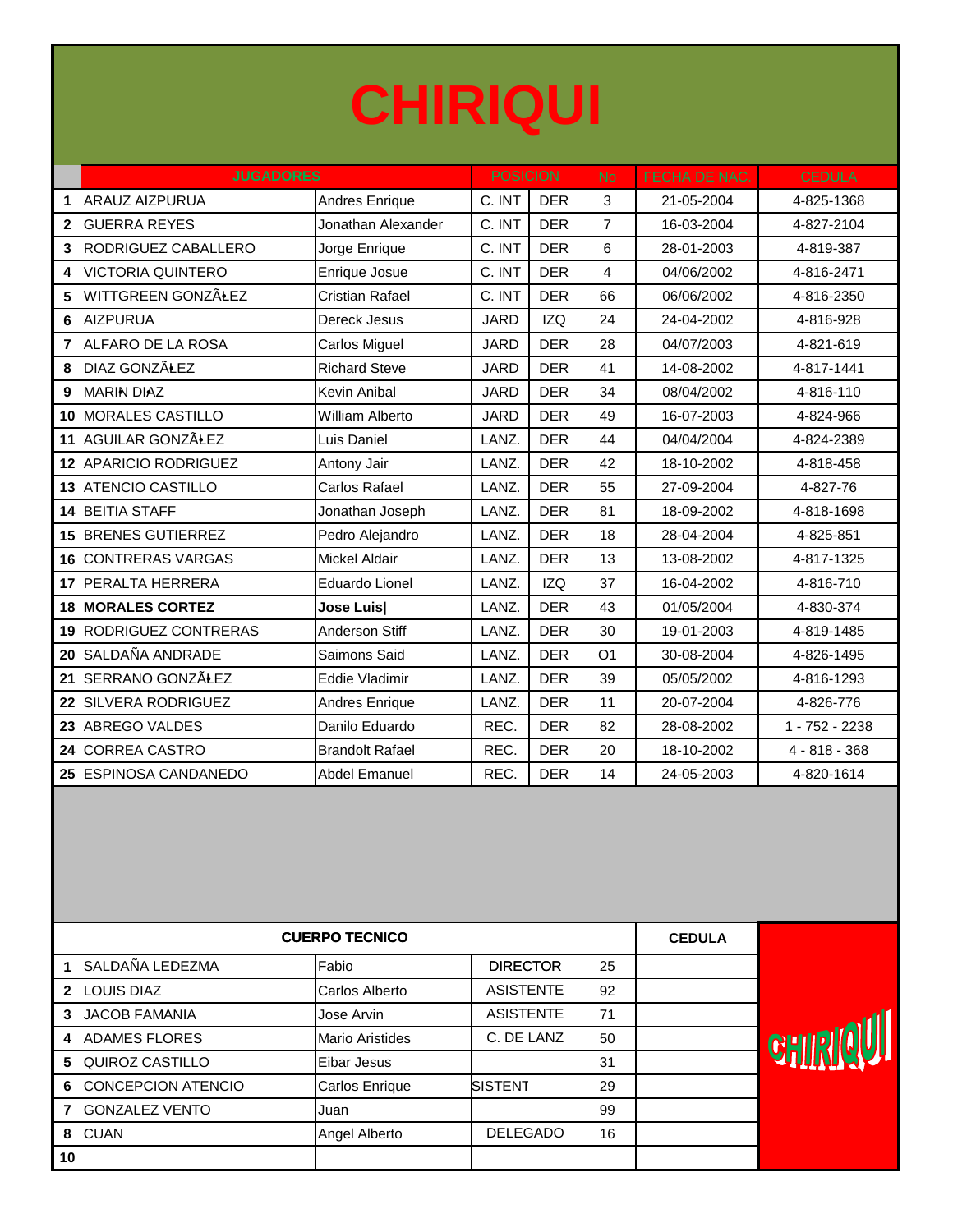

|                | <b>JUGADORES</b>       |                      |             |            | <b>No</b>      | FECHA DE NAC. | <b>CEDULA</b> |
|----------------|------------------------|----------------------|-------------|------------|----------------|---------------|---------------|
| 1              | <b>MEDINA MARTINEZ</b> | Benjamin Armando     | C. INT      | <b>DER</b> | 17             | 25-8-2003     | 8-999-1934    |
| $\overline{2}$ | <b>ORTIZ SERRANO</b>   | Noriel Jaffet        | <b>REC</b>  | <b>DER</b> | 25             | 27-6-2002     | 8-990-669     |
| 3              | <b>CRUZ CUBILLA</b>    | <b>Julio Abdiel</b>  | C. INT      | <b>DER</b> | 3              | 10/11/2002    | 8-989-413     |
| 4              | RODRIGUEZ SALOMENDE    | Didimo Noel          | C. INT      | <b>DER</b> | 16             | 16-01-2002    | 5-716-79      |
| 5              | SERRANO VASQUEZ        | Anyelo Adniel        | C. INT      | <b>DER</b> | 10             | 06/04/2004    | 5-717-603     |
| 6              | ZAMORA SAENZ           | <b>Emanuel Jacob</b> | C. INT      | <b>DER</b> | 15             | 18-07-2002    | 8-984-1584    |
| 7              | <b>MORENO GUEVARA</b>  | David Joel           | <b>JARD</b> | <b>DER</b> | 29             | 04/07/2002    | 5-716-5096    |
| 8              | PERALTA DEGRACIA       | <b>Edward Yoriel</b> | <b>JARD</b> | <b>IZQ</b> | 69             | 27-12-2003    | 5-717-881     |
| 9              | PERALTA GONZALEZ       | Miguel Angel         | <b>JARD</b> | <b>DER</b> | 27             | 07/05/2003    | 5-716-2114    |
| 10             | <b>TIVEY ROMERO</b>    | Ricardo Philips      | <b>JARD</b> | <b>DER</b> | 32             | 02/07/2004    | 8-1013-723    |
| 11             | <b>CASTRO GARCIA</b>   | Yoni Yuriel          | LANZ        | <b>DER</b> | 56             | 29-07-2004    | 8-1021-2127   |
| 12             | CHAVERRA BERNARD       | Nodiel Anel          | LANZ        | <b>DER</b> | 23             | 07/09/2002    | 4-818-1775    |
| 13             | <b>DELGADO OSORIO</b>  | Alex Alberto         | LANZ        | <b>DER</b> | 17             | 27-07-2002    | 3-750-1655    |
| 14             | LEE CORRALES           | Luis Alberto         | LANZ        | <b>DER</b> | 19             | 19-03-2003    | 8-1003-2430   |
| 15             | LOPEZ ARJONA           | Jacob Oriel          | LANZ        | <b>DER</b> | 11             | 18-02-2003    | 8-992-1589    |
|                | 16 MACRE VASQUEZ       | Harold Jafeth        | LANZ        | <b>DER</b> | $\overline{7}$ | 07/03/2002    | 8-983-2119    |
| 17             | <b>MURILLO BALOY</b>   | Fabian Arturo        | LANZ        | <b>DER</b> | $\mathbf{1}$   | 19-07-2003    | 8-1003-2110   |
| 18             | <b>PERALTA JIMENEZ</b> | Emilio Antonio       | LANZ        | <b>DER</b> | 71             | 24-10-2003    | 8-1002-597    |
| 19             | <b>VARGAS CORTEZ</b>   | Alvaro Abimael       | LANZ        | <b>DER</b> | 9              | 03/09/2003    | 3-754-2012    |
| 20             | VILLARREAL DELGADO     | Moises Alberto       | LANZ        | <b>DER</b> | 99             | 09/06/2002    | 9-781-327     |
| 21             | <b>BIEBERACH</b>       | Enrique Bieberach    | <b>REC</b>  | <b>DER</b> | 31             | 31-03-2003    | 3-493-2432    |
| 22             | CASTILLO BRAVO         | Jose Manuel          | <b>REC</b>  | <b>DER</b> | 77             | 30-10-2003    | 7-714-728     |
| 23             | <b>CORDOBA ORTIZ</b>   | Alexis Ricardo       | C. INT      | <b>DER</b> | 30             | 30-1-2004     | 8-1007-1952   |
| 24             | LOMBARDO MOLLEDA       | Ramon Felipe         | LANZ        | <b>DER</b> | 5              | 03/07/2003    | 8-998-449     |
| 25             | <b>SANCHEZ CHAVEZ</b>  | Pascual Antonio      | <b>REC</b>  | <b>DER</b> | 91             | 29-10-2003    | 4-823-135     |

|                | <b>CUERPO TECNICO</b> | <b>CEDULAS</b> |                  |    |  |                    |
|----------------|-----------------------|----------------|------------------|----|--|--------------------|
|                | <b>TEJEDA</b>         | Cesar A.       | <b>DIRECTOR</b>  | 21 |  |                    |
| $\mathbf{2}$   | <b>RODRIGUEZ</b>      | <b>Willy</b>   | <b>ASISTENTE</b> | 18 |  |                    |
| 3              | <b>MUÑOZ</b>          | Jose           | <b>ASISTENTE</b> | 12 |  |                    |
| 4              | <b>HERRERA</b>        | Elias          | C. DE LANZ       | 43 |  | $\ket{\mathsf{D}}$ |
| 5              | <b>HERNANDEZA</b>     | Claudino       | <b>ASISTENTE</b> | 40 |  |                    |
| 6              | <b>PIMENTEL</b>       | Raul           | <b>ASISTENTE</b> | 26 |  |                    |
| $\overline{7}$ |                       |                | PREP. FISICO     |    |  |                    |
| 8              |                       |                | <b>DOCTOR</b>    |    |  |                    |
| 9              | <b>TAMAYO</b>         | Jorge          | <b>DELEGADO</b>  |    |  |                    |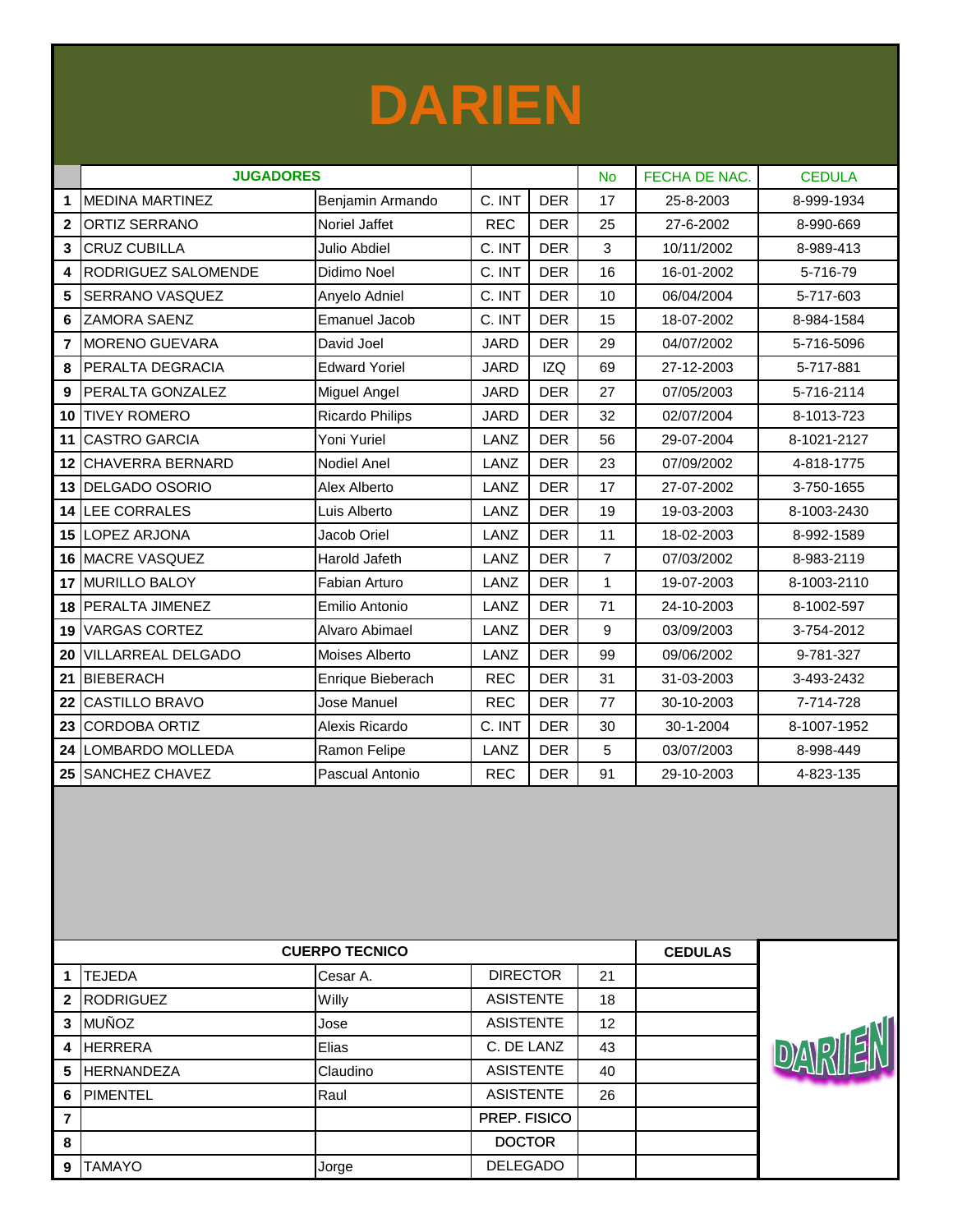# **HERRERA**

|                | <b>JUGADORES</b>           |                        | <b>POSICION</b> |            | <b>No</b>      | <b>FECHA DE NAC.</b> | <b>CEDULA</b> |
|----------------|----------------------------|------------------------|-----------------|------------|----------------|----------------------|---------------|
| 1              | <b>ACOSTA MARIN</b>        | Jhair Miguel           | C. INT          | <b>DER</b> | 1              | 01/01/2002           | 6-724-2103    |
| $\overline{2}$ | <b>ACOSTA MARIN</b>        | <b>Anthony Miguel</b>  | C. INT          | <b>DER</b> | 13             | 11/10/2003           | 6-726-812     |
| 3              | <b>ALONSO QUINTERO</b>     | <b>Abdiel Ricauter</b> | C. INT          | <b>DER</b> | 11             | 16-06-2003           | 6-725-2434    |
| 4              | PEREZ DEAGO                | Miguel Jose            | C. INT          | <b>DER</b> | 29             | 29-08-2002           | 6-725-686     |
| 5              | <b>SAUCEDO PEREZ</b>       | Luis Alberto           | C. INT          | <b>DER</b> | 5              | 05/05/2002           | 6-725-40      |
| 6              | <b>VEGA VILLALAZ</b>       | Emerson Ronaldo        | C. INT          | <b>DER</b> | 70             | 07/01/2002           | 6-724-1850    |
| $\overline{7}$ | ALONSO COLLADO             | Juan Diego             | <b>JARD</b>     | <b>DER</b> | 26             | 03/11/2003           | 6-726-698     |
| 8              | <b>CALDERON VARGAS</b>     | Jorge Luis             | <b>JARD</b>     | <b>DER</b> | 15             | 02/12/2002           | 6-725-1176    |
| 9              | RODRIGUEZ HERRERA          | <b>Manuel Alberto</b>  | <b>JARD</b>     | <b>DER</b> | 39             | 10/05/2002           | 6-725-141     |
| 10             | RODRIGUEZ MORENO           | Angel Alfredo          | <b>JARD</b>     | <b>DER</b> | 25             | 25-10-2004           | 6-727-224     |
| 11             | <b>RODRIGUEZ RODRIGUEZ</b> | Olmedo Adolfo          | <b>JARD</b>     | <b>DER</b> | 4              | 20-01-2002           | 6-724-2021    |
| 12             | <b>BATISTA GONZALEZ</b>    | Jose Manuel            | LANZ            | <b>DER</b> | $\overline{7}$ | 29-11-2002           | 6-725-1251    |
|                | 13 BERNAL VEGA             | Alexis Damian          | LANZ            | <b>DER</b> | 41             | 20-10-2003           | 6-726-824     |
| 14             | <b>DIAZ MELA</b>           | Yair Anel              | LANZ            | <b>DER</b> | 22             | 01/04/2002           | 6-724-2417    |
| 15             | <b>GONZALEZ COMPARAZ</b>   | <b>Angel Yadiel</b>    | LANZ            | <b>DER</b> | 42             | 25-10-2003           | 6-726-652     |
| 16             | <b>GUEVARA MENDOZA</b>     | Jair Alexander         | LANZ            | <b>DER</b> | 46             | 25-09-2002           | 6-725-1099    |
| 17             | <b>MORENO DE LEON</b>      | Pablo Javier           | LANZ            | <b>DER</b> | 31             | 01/10/2003           | 6-726-616     |
| 18             | <b>PINILLA VARGAS</b>      | Rance Aceves           | LANZ            | <b>DER</b> | 23             | 23-04-2003           | 7-714-516     |
| 19             | POVEDA GONZALEZ            | Jorge Antonio          | LANZ            | <b>DER</b> | 20             | 25-06-2002           | 6-725-283     |
| 20             | <b>REYES CRESPO</b>        | Cesar Eduardo          | LANZ            | <b>DER</b> | 16             | 28-03-2003           | 7-714-203     |
| 21             | <b>RIVERA RODRIGUEZ</b>    | Cesar Wilfredo         | LANZ            | <b>IZQ</b> | 33             | 16-04-2005           | 8-21-1812     |
| 22             | <b>SAAVEDRA CHAVEZ</b>     | Joshua Anael           | LANZ            | <b>DER</b> | 9              | 09/02/2004           | 6-726-1309    |
|                | 23 BARRIA MONTERREY        | Eduardo Jose           | <b>REC</b>      | <b>DER</b> | 10             | 07/11/2002           | 6-725-1082    |
| 24             | <b>BERNAL SATURNO</b>      | Dilan Oscar            | <b>REC</b>      | <b>DER</b> | 99             | 24-09-2004           | 6-727-24      |
|                | 25 RIVERA RODRIGUEZ        | <b>Angel Gabriel</b>   | <b>REC</b>      | <b>DER</b> | $\overline{2}$ | 02/02/2002           | 6-725-1778    |

|                          |                  | <b>CUERPO TECNICO</b> |                  |    | <b>CEDULAS</b> |
|--------------------------|------------------|-----------------------|------------------|----|----------------|
|                          | <b>DELGADO</b>   | <b>Israel</b>         | <b>DIRECTOR</b>  | 21 |                |
| $\overline{2}$           | <b>RODRIGUEZ</b> | Samuel                | <b>ASISTENTE</b> | 95 |                |
| 3                        | <b>VILLALAZ</b>  | <b>Antonio</b>        | <b>ASISTENTE</b> | 79 |                |
|                          | <b>MARTINEZ</b>  | <b>Anselmo</b>        |                  | 72 |                |
| 5                        | <b>IMORENO</b>   | <b>Angel Rubiel</b>   | <b>ASISTENTE</b> | 38 |                |
| 6                        | <b>MELENDEZ</b>  | <b>Arturo</b>         | <b>ASISTENTE</b> | 51 |                |
| $\overline{\phantom{a}}$ |                  |                       |                  |    |                |
| 8                        |                  |                       |                  |    |                |
| 9                        | <b>VILLALAZ</b>  | <b>Elias</b>          |                  | 24 |                |

Herrera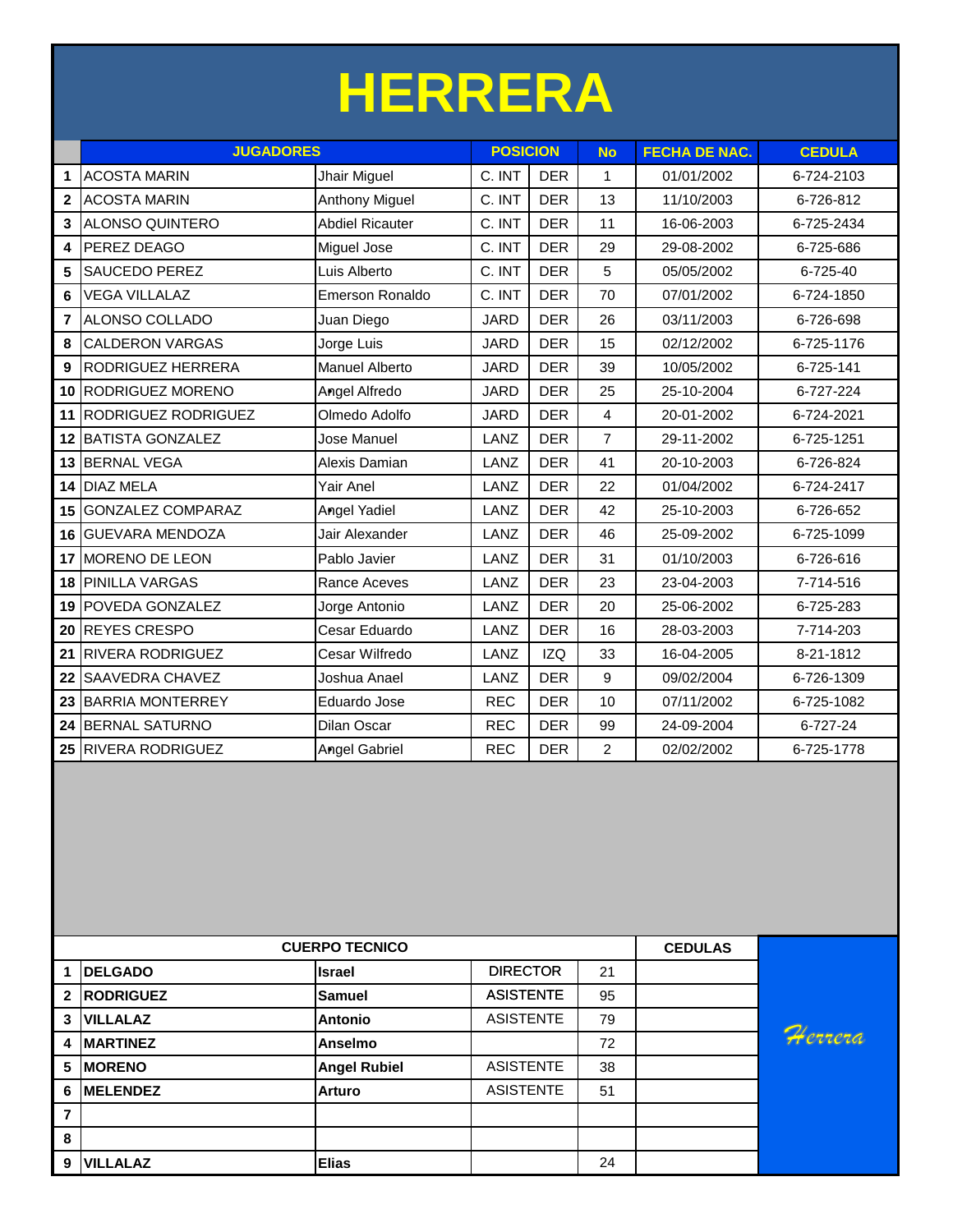### **LOS SANTOS**

|                | <b>JUGADORES</b>             |                       | <b>POSICION</b> |            | <b>No</b> | <b>FECHA DE NAC.</b> | <b>CEDULA</b> |
|----------------|------------------------------|-----------------------|-----------------|------------|-----------|----------------------|---------------|
| 1              | <b>ACOSTA MELA</b>           | Vicente Paul          | C. INT          | <b>DER</b> | 9         | 09/05/2004           | 7-714-1329    |
| $\overline{2}$ | ALDOBAN CEDEÑO               | Emanuel Esteban       | C. INT          | <b>DER</b> | 26        | 07/04/2002           | 7-713-1464    |
| 3              | <b>AUSTIN DIAZ</b>           | <b>YEISON Thonson</b> | C. INT          | <b>DER</b> | 25        | 05/06/2003           | 6-726-1900    |
| 4              | CEDEÑO CORREOSO              | Joaquin Oswall        | C. INT          | <b>DER</b> | 28        | 16-07-2003           | 8-998-529     |
| 5              | <b>MELENDEZ NORATO</b>       | Diego Alexander       | C. INT          | <b>DER</b> | 16        | 21-08-2004           | 7-714-1624    |
| 6              | <b>VERGARA GONZALEZ</b>      | Angel Gabriel         | C. INT          | <b>DER</b> | 38        | 20-06-2002           | 7-713-1848    |
| $\overline{7}$ | <b>MENDOZA RAMIREZ</b>       | Michael Josue         | <b>JARD</b>     | <b>DER</b> | 19        | 20-06-2003           | 7-714-351     |
| 8              | CARRASCO CASTILLO            | Omar Antonio          | <b>JARD</b>     | <b>DER</b> | 5         | 19-02-2002           | 7-713-1265    |
| 9              | <b>CRESPO JARAMILLO</b>      | Anthony Jair          | <b>JARD</b>     | <b>DER</b> | 98        | 04/05/2004           | 7-714-1276    |
| 10             | DOMINGUEZ MARIÑA             | Roberto               | <b>JARD</b>     | <b>DER</b> | 20        | 02/09/2003           | 7-714-654     |
| 11             | PEREZ ESPINO                 | Luis Manuel           | <b>JARD</b>     | <b>IZQ</b> | 34        | 13-08-2004           | 7-714-1576    |
| 12             | <b>ARJONA</b>                | Jean Carlos           | LANZ            | <b>DER</b> | 63        | 03/09/2002           | 7-713-1846    |
| 13             | <b>CORDOBA DOMINGUEZ</b>     | Ismael Benigno        | LANZ            | <b>IZQ</b> | 61        | 16-11-2004           | 7-714-1842    |
| 14             | <b>DIAZ MONTENEGRO</b>       | <b>Abdiel Agustin</b> | LANZ            | <b>DER</b> | 33        | 11/06/2002           | 7-713-1608    |
| 15             | <b>DOMINGUEZ PERALTA</b>     | Roberto Alexis        | LANZ            | <b>DER</b> | 21        | 21-06-2002           | 7-713-1640    |
|                | 16 ESPINO SANCHEZ            | Jorge Antonio         | LANZ            | <b>DER</b> | 10        | 15-01-2002           | 7-713-1173    |
| 17             | <b>FILOS VASQUEZ</b>         | Kevin Antonio         | LANZ            | <b>DER</b> | 51        | 26-06-2003           | 6-726-6       |
| 18             | <b>MORALES CALDERON</b>      | Joseph Eduardo        | LANZ            | <b>DER</b> | 24        | 24-01-2003           | 6-725-1879    |
| 19             | <b>QUINTERO BARRIOS</b>      | Uriel De Jesus        | LANZ            | <b>IZQ</b> | 77        | 07/06/2002           | 7-713-2361    |
| 20             | <b>RODRIGUEZ</b>             | Franklin              | LANZ            | <b>DER</b> | 29        | 29-09-2002           | 7-713-1974    |
| 21             | <b>SAMANIEGO GUTIERREZ</b>   | Ethian Jamiel         | LANZ            | <b>DER</b> | 41        | 19-04-2004           | 7-714-1262    |
| 22             | VELASCOSAEZ                  | <b>Ismael Antonio</b> | LANZ            | <b>IZQ</b> | 99        | 20-12-2004           | 7-714-1961    |
| 23             | <b>ANGULO ATENCIO</b>        | Jose Antonio          | <b>REC</b>      | <b>IZQ</b> | 81        | 12/07/2002           | 7-713-1753    |
| 24             | <b>BALLESTEROS DOMINGUEZ</b> | Kevin Josseth         | <b>REC</b>      | <b>DER</b> | 15        | 25-04-2002           | 7-713-1487    |
| 25             | <b>CANO SAMANIEGO</b>        | Nadier Ivan           | <b>REC</b>      | <b>DER</b> | 18        | 18-01-2004           | 6-726-1170    |

|    |                          | <b>CUERPO TECNICO</b> |                  |     | <b>CEDULAS</b> |  |
|----|--------------------------|-----------------------|------------------|-----|----------------|--|
|    | <b>BROWN CUMBERBATCH</b> | Alfonso               | <b>DIRECTOR</b>  | 45  |                |  |
| 2  | QUINTERO GONZALEZ        | Cesar                 |                  | 81  |                |  |
| 3  | <b>CASTILLO CASTILLO</b> | Javier                | <b>SISTENT</b>   | 22  |                |  |
| 4  | HERNANDEZ ESCUDERO       | Andy                  |                  | 92  |                |  |
| 5  | <b>CARDENAS</b>          | Jesus                 |                  |     |                |  |
| 6  | PEREIRA                  | Encarnacion           |                  |     |                |  |
|    | <b>DURAN PEREZ</b>       | Luis                  |                  | 6   |                |  |
| 8  | <b>MORALES</b>           | Hector                | <b>ASISTENTE</b> |     |                |  |
| 9  | <b>BUSTAMANTE PRADO</b>  | Aristides             | <b>ASISTENTE</b> | 14  |                |  |
| 10 | <b>VELASCO</b>           | Leo                   | <b>MASCOTA</b>   | 100 |                |  |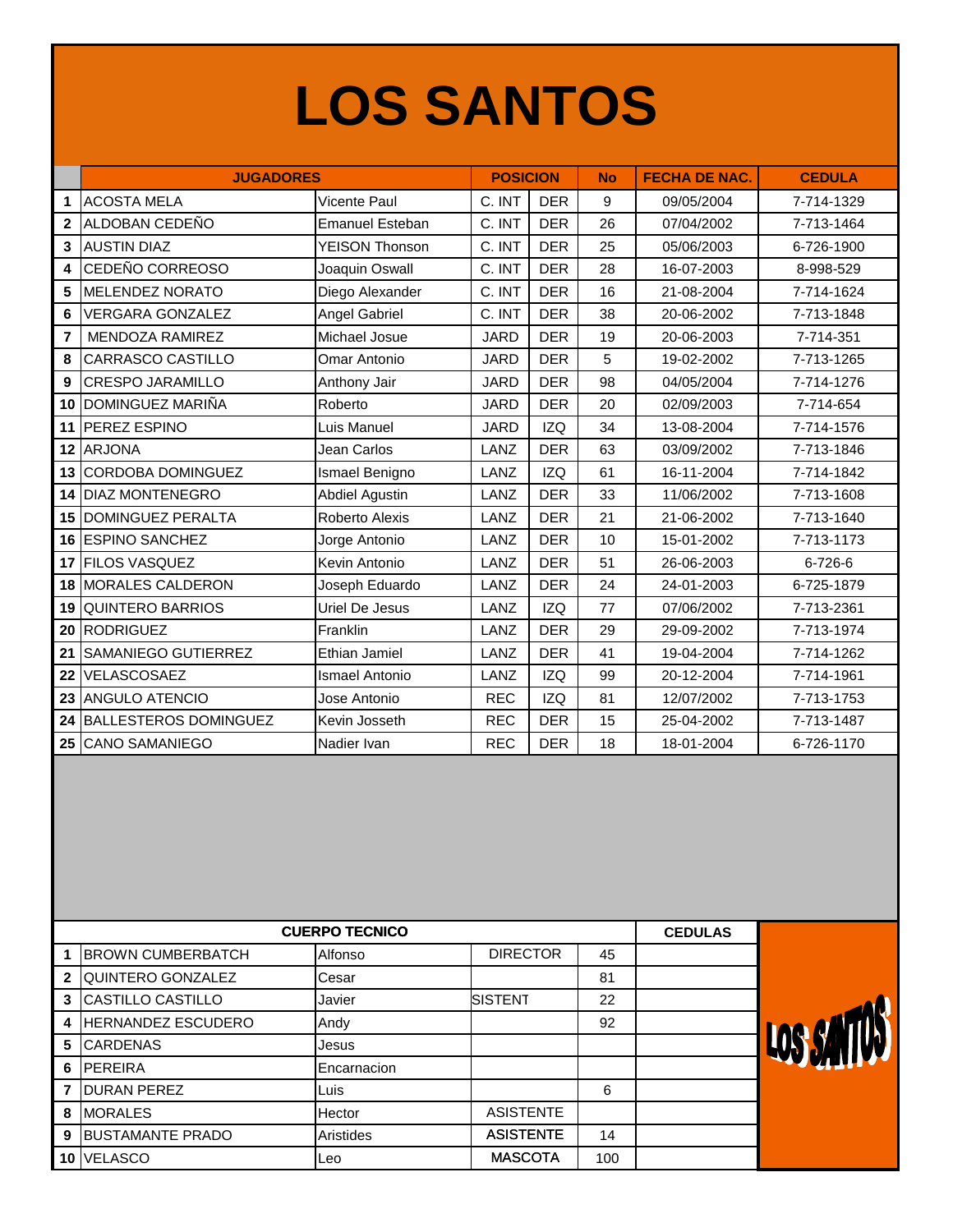### **PANAMA METRO**

|                |                           |                        |             |            | <b>No</b>      | <b>FECHA DE NAC.</b> | <b>CEDULA</b> |
|----------------|---------------------------|------------------------|-------------|------------|----------------|----------------------|---------------|
| 1              | CEDEÑO PARDO              | Joshua Jose            | C. INT      | <b>DER</b> | OO             | 02/08/2004           | 8-1011-1728   |
| $\overline{2}$ | <b>GUILLEN APARICIO</b>   | Kevin Antonio          | C. INT      | <b>DER</b> | 32             | 19-01-2004           | 8-1004-1925   |
| $\mathbf{3}$   | <b>HERNANDEZ GONZALEZ</b> | Rigoberto Isaac        | C. INT      | <b>DER</b> | 6              | 17-02-2003           | 4-820-1274    |
| 4              | PARADA AZCARRAGA          | Juan Carlos            | C. INT      | <b>DER</b> | 99             | 25-06-2002           | 8-983-1903    |
| 5              | POLAK JARAMILLO           | Luis Fernando          | C. INT      | <b>DER</b> | 8              | 03/07/2002           | 8-983-2419    |
| 6              | <b>ROBLES GONZALEZ</b>    | Abraham Josue          | <b>REC</b>  | <b>DER</b> | 31             | 01/07/2002           | 9-984-485     |
| $\overline{7}$ | ROMERO PEREZ              | <b>Edward Gustavo</b>  | C. INT      | <b>DER</b> | 16             | 11/05/2002           | 8-983-1296    |
| 8              | VILLARREAL MALDONADO      | Calixto                | C. INT      | <b>DER</b> | 14             | 01/08/2002           | 8-985-881     |
| 9              | AGÜERO SOO                | Jose Cesar             | <b>JARD</b> | <b>DER</b> | 40             | 14-08-2002           | 8-1005-1451   |
| 10             | <b>BURROWES FUENTES</b>   | Ryan Anthony           | <b>JARD</b> | <b>DER</b> | 79             | 17-08-2004           | 8-1012-1790   |
| 11             | <b>HENDRICKS GRANT</b>    | <b>Robert Nesta</b>    | <b>JARD</b> | <b>DER</b> | 19             | 22-04-2003           | 8-994-1738    |
| 12             | <b>JIMENEZ PEREZ</b>      | Carlos Daniel          | <b>JARD</b> | <b>IZQ</b> | 34             | 03/02/2002           | 8-978-1785    |
|                | 13 MEILAN BENITEZ         | Manuel Alonso          | <b>JARD</b> | <b>DER</b> | 44             | 02/09/2002           | 8-986-375     |
|                | 14 MIRANDA MARTINEZ       | Jorge Eliecer          | <b>JARD</b> | <b>DER</b> | 33             | 10/01/2002           | 8-978-1675    |
| 15             | VASQUEZ QUINTERO          | <b>Franklin Alexis</b> | <b>JARD</b> | <b>DER</b> | 24             | 15-05-2004           | 8-1009-340    |
| 16             | <b>AVILA LUQUE</b>        | Alik Amaury            | LANZ        | <b>DER</b> | 22             | 22-01-2002           | PE-15-1019    |
| 17             | <b>CUEVAS PEREZ</b>       | <b>Cristofer Luis</b>  | LANZ        | <b>DER</b> | 21             | 21-04-2003           | 8-1018-767    |
| 18             | <b>GONZALEZ SALDAÑA</b>   | Luis Alberto           | LANZ        | <b>DER</b> | $\overline{7}$ | 19-06-2002           | 4-816-2375    |
| 19             | HERRERA CEDEÑO            | Luis Dario             | LANZ        | <b>IZQ</b> | 9              | 10/03/2002           | 8-996-1413    |
| 20             | <b>HINESTROSA</b>         | Carlos Roberto         | LANZ        | <b>DER</b> | 29             | 04/02/2003           | 8-1032-586    |
| 21             | <b>MARTINEZ VALLEJOS</b>  | Allan Hafet            | LANZ        | <b>DER</b> | 98             | 20-08-2003           | 8-998-2035    |
| 22             | <b>ORTIZ RAMOS</b>        | Cristopher Joel        | LANZ        | <b>DER</b> | 17             | 17-06-2002           | 8-983-1372    |
| 23             | <b>VERGARA MARTINEZ</b>   | <b>Kevin Alberto</b>   | LANZ        | <b>DER</b> | 18             | 18-06-2003           | 8-996-1541    |
| 24             | <b>SUGASTEY DIAZ</b>      | <b>Adrian Manuel</b>   | <b>REC</b>  | <b>DER</b> | 23             | 23-10-2002           | 8-988-2340    |
| 25             | <b>VILLAMIL SERRANO</b>   | Francisco Javier       | <b>REC</b>  | <b>DER</b> | 71             | 21-11-2003           | 8-1002-2010   |

|                |                   | <b>CUERPO TECNICO</b> |                  |    | <b>CEDULAS</b> |  |
|----------------|-------------------|-----------------------|------------------|----|----------------|--|
| -1             | <b>NASH</b>       | Jorge                 | <b>DIRECTOR</b>  | 3  |                |  |
| $\overline{2}$ | <b>ROBLEDO</b>    | <b>Nelson</b>         | <b>ASISTENTE</b> | 13 |                |  |
| 3              | <b>SANTOS</b>     | Jose L.               | <b>ASISTENTE</b> | 25 |                |  |
| 4              | <b>MURILLO IV</b> | Jose                  | C. DE LANZ       | 30 |                |  |
| 5              | <b>SERRACIN</b>   | Enrique               | <b>ASISTENTE</b> | 9  |                |  |
| 6              | <b>RELUZ G:</b>   | Anibal                | <b>ASISTENTE</b> | 50 |                |  |
| $\overline{7}$ | <b>IPLICET</b>    | Luis                  |                  | 39 |                |  |
| 8              | <b>SAMANIEGO</b>  | Juan                  |                  | 91 |                |  |
| 9              | <b>IFOSSATY</b>   | Alexis                |                  |    |                |  |
|                | $10$ WEVER G.     | Franz                 | SUB DELEGADO     |    |                |  |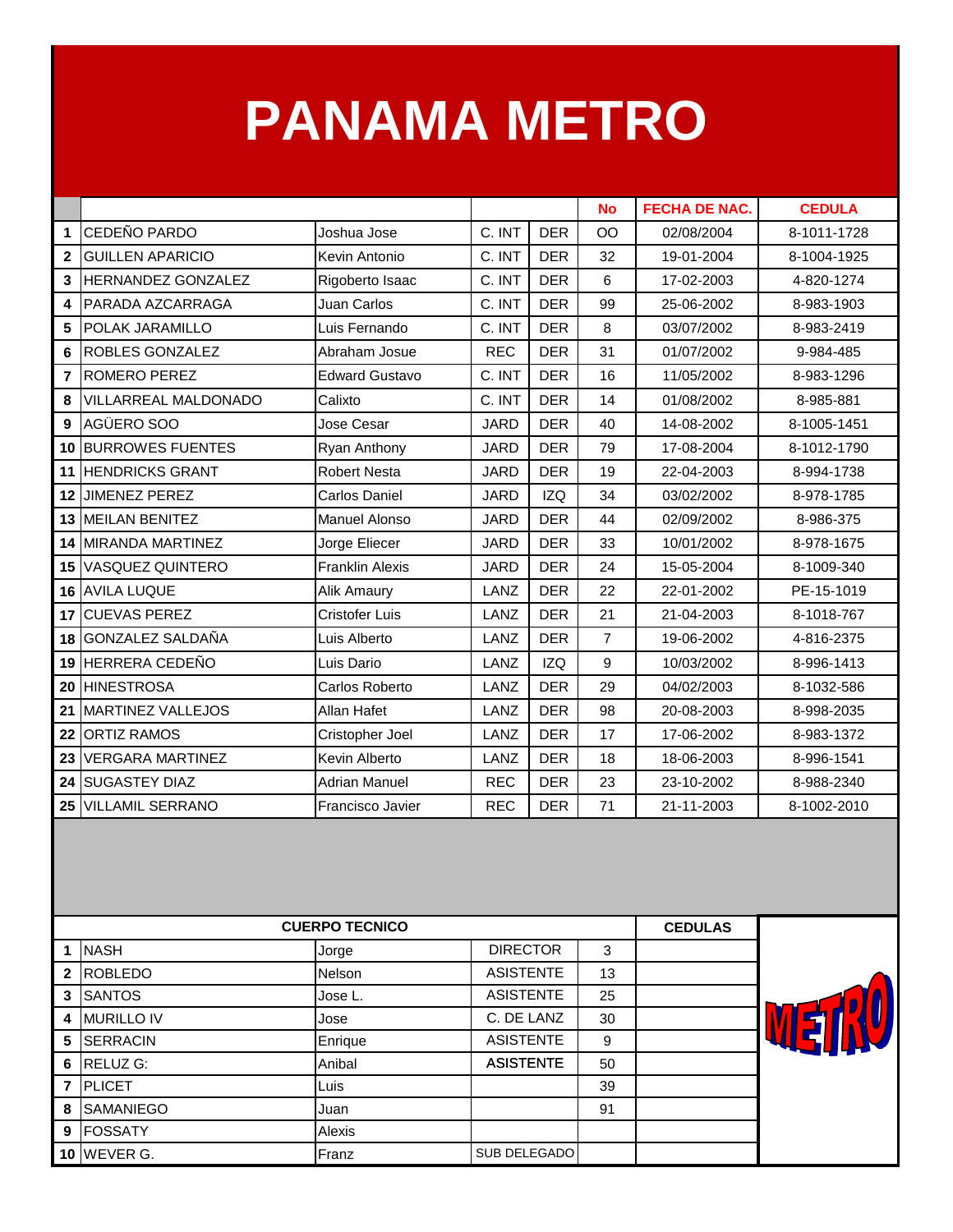### **VERAGUAS**

|                  | <b>JUGADORES</b>         |                          | <b>POSICION</b> |            | <b>No</b>      | <b>FECHA DE NAC.</b> | <b>CEDULA</b> |
|------------------|--------------------------|--------------------------|-----------------|------------|----------------|----------------------|---------------|
| 1                | <b>ALMANZA BARRIA</b>    | Alexis Ruperto           | C. INT          | <b>DER</b> | 90             | 27-11-2002           | 9-762-135     |
| $\overline{2}$   | <b>BONILLA SANJUR</b>    | <b>Gustavo Miguel</b>    | C. INT          | <b>DER</b> | $\overline{2}$ | 29-9-2004            | 9-765-916     |
| 3                | <b>COGLEY PERALTA</b>    | Jonathan Alfonso         | C. INT          | <b>DER</b> | 28             | 02/12/2002           | 9-761-2461    |
| 4                | <b>CORCHO ROJAS</b>      | Ricardo Jair             | C. INT          | <b>DER</b> | 22             | 05/03/2002           | 9-761-2460    |
| 5                | <b>FRANCO PINEDA</b>     | Juan De Dios             | C. INT          | <b>DER</b> | 77             | 07/04/2003           | 9-762-1506    |
| 6                | RODRIGUEZ BARAHONA       | Roberto Felipe           | C. INT          | <b>DER</b> | 27             | 27-5-2004            | 9-764-783     |
| $\overline{7}$   | RODRIGUEZ CHI            | Jorge Ruben              | C. INT          | <b>DER</b> | 16             | 16-4-2004            | 9-764-1461    |
| 8                | <b>SUIRA RODRIGUEZ</b>   | Henry Jose               | C. INT          | <b>DER</b> | 11             | 10/06/2002           | 8-983-845     |
| $\boldsymbol{9}$ | <b>GAITAN CASTRO</b>     | Josue De Jesus           | <b>JARD</b>     | <b>DER</b> | 20             | 20-8-2002            | 9-761-1185    |
| 10               | <b>GONZALEZ SANDOVAL</b> | Jose Alberto             | <b>JARD</b>     | <b>DER</b> | 17             | 24-5-2002            | 9-761-85      |
| 11               | <b>HERNANDEZ GUERRA</b>  | Cristofer Ivan           | <b>JARD</b>     | <b>DER</b> | 52             | 04/06/2002           | 4-816-2061    |
| 12               | <b>OLAVE VEGA</b>        | Cristian David           | <b>JARD</b>     | <b>DER</b> | 19             | 19-9-2002            | 9-761-1574    |
|                  | 13 PEÑALBA PINILLA       | Juan Jose                | <b>JARD</b>     | <b>IZQ</b> | 5              | 05/10/2002           | 9-761-1634    |
|                  | 14 AGUDO BAZAN           | Ameth Abdiel             | LANZ            | <b>DER</b> | 81             | 18-12-2002           | 9-761-2460    |
| 15               | <b>ALMENGOR MOJICA</b>   | Yhair Aron               | LANZ            | <b>DER</b> | 25             | 25-11-2002           | 9-763-783     |
|                  | 16 BERNAL MORENO         | Eugenio De Jesus         | LANZ            | <b>DER</b> | 31             | 23-9-2003            | 9-763-1324    |
| 17               | <b>CAJAR FERNANDEZ</b>   | Jorge Leonardo           | LANZ            | <b>IZQ</b> | 61             | 16-4-2003            | 9-763-882     |
| 18               | <b>GARCIA PITTY</b>      | <b>Abdel Said</b>        | LANZ            | <b>DER</b> | 64             | 25-4-2003            | 4-820-605     |
| 19               | <b>GONZALEZ DIAZ</b>     | Samuel                   | LANZ            | <b>DER</b> | 3              | 26-7-2002            | 9-762-997     |
| 20               | MUÑOZ PORTUGAL           | Pedro Israel             | LANZ            | <b>IZQ</b> | $\overline{7}$ | 29-7-2004            | 9-765-111     |
| 21               | <b>REINA PAREDE</b>      | Javier Adolfo            | LANZ            | <b>DER</b> | 34             | 10/03/2004           | 9-764-1239    |
| 22               | <b>SERRANO RODRIGUEZ</b> | Jairo David              | LANZ            | <b>DER</b> | 44             | 26-1-2002            | 9-760-1118    |
| 23               | <b>VALLEJOS ATENCIO</b>  | <b>Richard Alexander</b> | LANZ            | <b>DER</b> | 14             | 14-7-2002            | 9-761-989     |
| 24               | <b>HIDALGO OSORIO</b>    | <b>Edwin Said</b>        | <b>REC</b>      | <b>DER</b> | 12             | 12/08/2003           | 9-763-441     |
| 25               | <b>TEJADA RODRIGUEZ</b>  | <b>Francisco Javier</b>  | <b>REC</b>      | <b>DER</b> | 18             | 25-11-2002           | 9-762-289     |

|              | <b>CUERPO TECNICO</b> | <b>CEDULAS</b> |                  |    |  |  |
|--------------|-----------------------|----------------|------------------|----|--|--|
|              | <b>OSSES</b>          | Jose           | <b>DIRECTOR</b>  | 29 |  |  |
| $\mathbf{2}$ | <b>SOTO</b>           | Placido        | <b>SISTENTE</b>  | 99 |  |  |
| 3            | <b>GARIBALDO</b>      | Sixto          |                  | 91 |  |  |
| 4            | AGRAZAL               | Dario          |                  | 9  |  |  |
| 5            | <b>MARTINEZ</b>       | Francisco      |                  | 71 |  |  |
| 6            | <b>RODRIGUEZ</b>      | lan            |                  | 30 |  |  |
| 7            | <b>GOMEZ</b>          | Juan           |                  | 23 |  |  |
| 8            |                       |                | <b>ASISTENTE</b> |    |  |  |
| 9            | <b>ALMENGOR</b>       | Eusebio        | <b>DELEGADO</b>  |    |  |  |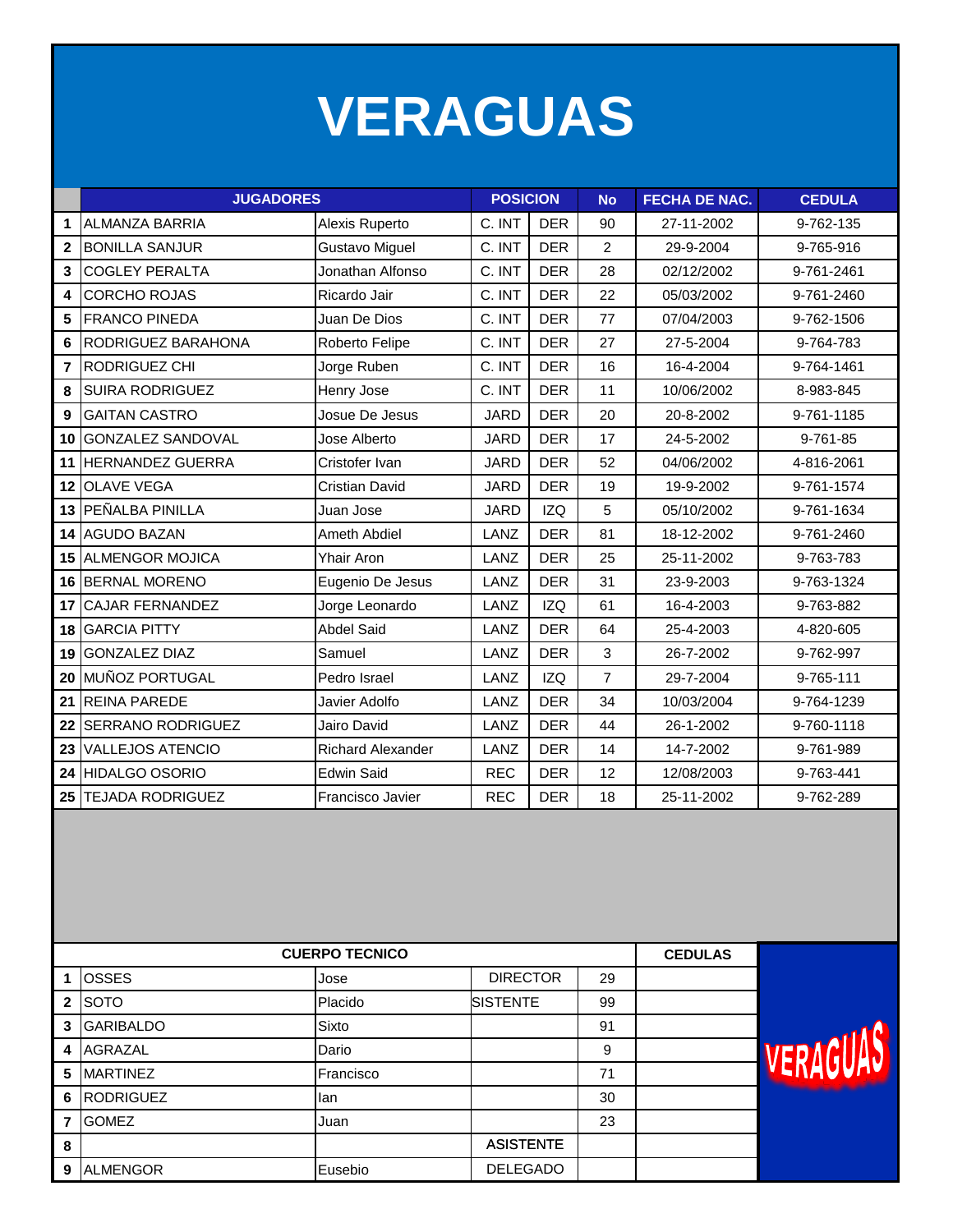# **PANAMA OESTE**

|                | <b>JUGADORES</b>           |                        | <b>POSICION</b> |            | <b>No</b> | <b>FECHA DE NAC.</b> | <b>CEDULA</b> |
|----------------|----------------------------|------------------------|-----------------|------------|-----------|----------------------|---------------|
| $\mathbf{1}$   | <b>ALDERETE BARRIA</b>     | Alfredo Ariel          | C. INT          | <b>DER</b> | 41        | 16-02-2004           | 8-1005-2288   |
| 2              | <b>BETHANCOURT GOMEZ</b>   | <b>Leonel Abdieris</b> | C. INT          | <b>DER</b> | <b>OO</b> | 09/08/2003           | 8-999-816     |
| 3              | <b>ESCOBAR HURTADO</b>     | Francisco Javier       | C. INT          | <b>DER</b> | 4         | 19-06-2002           | 8-983-1734    |
| 4              | <b>HERRERA SIMONS</b>      | Antonio                | C. INT          | <b>DER</b> | 77        | 13-08-2002           | 8-986-599     |
| 5              | <b>MARTINEZ CUEVA</b>      | Humberto Manuel        | C. INT          | <b>DER</b> | 8         | 03/07/2003           | 8-997-1590    |
| 6              | <b>OCALAGAN QUIROS</b>     | Arath Alfonso          | C. INT          | <b>DER</b> | 1         | 11/01/2002           | 8-982-1475    |
| $\overline{7}$ | RODRIGUEZ MORENO           | Johan Jared            | C. INT          | <b>DER</b> | 13        | 20-04-2002           | 8-982-333     |
| 8              | <b>IGUALAS MUÑOZ</b>       | <b>Irving Alexis</b>   | <b>JARD</b>     | <b>IZQ</b> | 27        | 27-07-2003           | 8-997-2434    |
| 9              | <b>PEREZ SAMANIEGO</b>     | Angel Aaron            | <b>JARD</b>     | <b>IZQ</b> | 21        | 26-09-2002           | 8-987-446     |
| 10             | PIERRE ALVAREZ             | Mauricio               | <b>JARD</b>     | <b>DER</b> | 9         | 23-11-2003           | 8-1003-2325   |
| 11             | PINTO PEREZ                | Rigoberto Enrique      | <b>JARD</b>     | <b>DER</b> | 16        | 11/04/2003           | 8-994-887     |
| 12             | <b>WALKES TREJOS</b>       | Ivanhoe Rogelio        | JARD            | <b>DER</b> | 50        | 11/04/2002           | 8-981-941     |
| 13             | YAÑEZ BUTCHER              | Angel lan              | <b>JARD</b>     | <b>DER</b> | 12        | 30-11-2002           | 8-989-1966    |
| 14             | <b>AMAYA NIÑO</b>          | Jonathan Xavier        | LANZ            | <b>DER</b> | 42        | 24-03-2002           | 8-980-1949    |
| 15             | <b>CARDENAS TEJADA</b>     | Francisco Antonio      | LANZ            | <b>IZQ</b> | 15        | 15-02-2003           | 8-992-1209    |
| 16             | <b>DE LEON JUSTINIANIS</b> | Darinel Benigno        | LANZ            | <b>DER</b> | 94        | 21-11-2002           | 8-989-846     |
| 17             | <b>EVANS GONZALEZ</b>      | <b>Kleverson Jose</b>  | LANZ            | <b>DER</b> | 10        | 10/08/2002           | 8-985-1373    |
| 18             | <b>GONZALEZ ROMAN</b>      | Leonel Orlando         | LANZ            | <b>IZQ</b> | 32        | 20-02-2003           | 8-992-1066    |
| 19             | <b>ROBINSON ORTEGA</b>     | Jaimar Alberto         | LANZ            | <b>DER</b> | 22        | 10/10/2003           | 8-1001-208    |
| 20             | <b>SIANCA PEREZ</b>        | Jose Jesus             | LANZ            | <b>DER</b> | 64        | 27-02-2003           | 8-992-838     |
| 21             | <b>TENAS BURGOS</b>        | Luis Eduardo           | LANZ            | <b>IZQ</b> | 98        | 04/10/2002           | 8-987-1812    |
| 22             | <b>DOMINGUEZ MORAN</b>     | Miguel Josue           | <b>REC</b>      | <b>DER</b> | 20        | 04/02/2004           | 8-1006-1050   |
| 23             | <b>MORENO BLANCO</b>       | Dainnel Enrique        | <b>REC</b>      | <b>DER</b> | 96        | 11/01/2002           | 8-979-517     |
| 24             | <b>SANCHEZ LEDEZMA</b>     | Adan Sahid             | <b>REC</b>      | <b>DER</b> | 25        | 24-05-2005           | 8-1022-1595   |
| 25             | <b>SEALY GARCIA</b>        | Cristhian Joel         | <b>REC</b>      | <b>DER</b> | 11        | 11/08/2002           | 8-985-1213    |

|   | <b>O TECNICO</b> |               |                  |    | <b>CEDULAS</b> |
|---|------------------|---------------|------------------|----|----------------|
|   | <b>SEVILLANO</b> | Angel         | <b>DIRECTOR</b>  | 23 |                |
| 2 | SALAZAR          | Baldomero     | <b>ASISTENTE</b> | 26 |                |
| 3 | <b>LOUPADIER</b> | <b>Maruis</b> | <b>ASISTENTE</b> | 28 |                |
| 4 | <b>MONTERO</b>   | Herman        | C. DE LANZ       | 95 |                |
| 5 | <b>ASPRILLA</b>  | Avelino       | <b>ASISTENTE</b> | 35 |                |
| 6 | <b>GONZALEZ</b>  | Irak          | <b>ASISTENTE</b> | 30 |                |
| 7 | <b>ARAUZ</b>     | <b>Nelson</b> | PREP. FISICO     | 24 |                |
| 8 |                  |               |                  |    |                |
| 9 | <b>ESCOBAR</b>   | Francisco     |                  |    |                |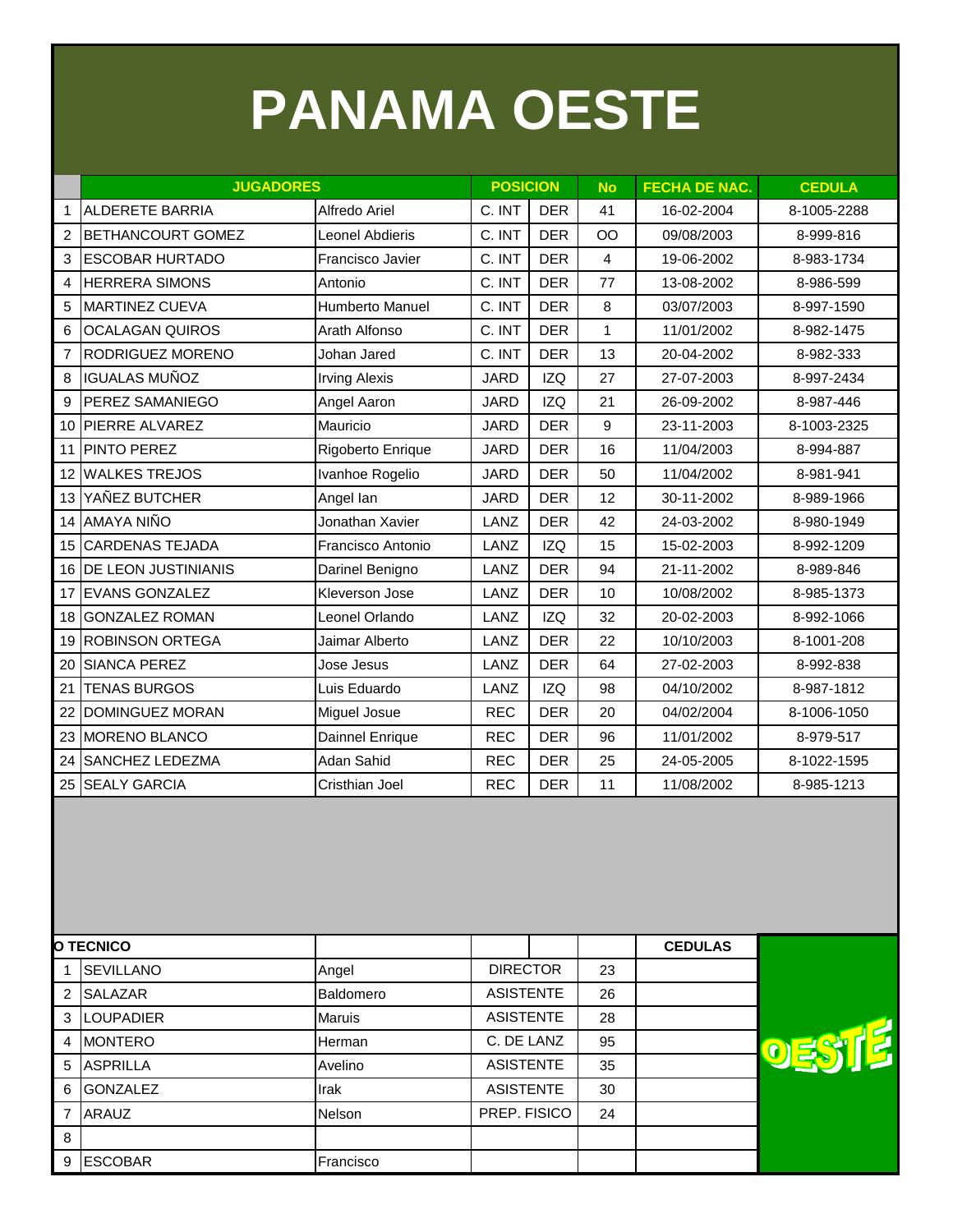## **CHIRIQUI OCCIDENTE**

|                | <b>JUGADORES</b>          |                        | <b>POSICION</b> |            | <b>No</b>      | <b>FECHA DE NAC.</b> | <b>CEDULA</b> |  |
|----------------|---------------------------|------------------------|-----------------|------------|----------------|----------------------|---------------|--|
| 1              | <b>ARAUZ CONTRERAS</b>    | Jhon Brandon           | C. INT          | <b>DER</b> | 61             | 15-02-2004           | 4-825-1168    |  |
| $\overline{2}$ | <b>CONTRERAS CASTILLO</b> | Andrick Jose           | C. INT          | <b>DER</b> | 11             | 11/04/2004           | 4-825-1376    |  |
| $\overline{3}$ | <b>CRUZ DOMINGUEZ</b>     | Jose Esteban           | C. INT          | <b>DER</b> | 36             | 07/04/2003           | 6-725-148     |  |
| 4              | <b>FUENTES GUADAMUZ</b>   | <b>Ariel Omar</b>      | C. INT          | <b>DER</b> | 19             | 15-06-2003           | 4-832-540     |  |
| 5              | LEZCANO DE GRACIA         | Jeremi Orlando         | C. INT          | <b>DER</b> | 24             | 24-03-2004           | 4-829-318     |  |
| 6              | <b>MARTANS RANGEL</b>     | Carlos Guillermo       | C. INT          | <b>DER</b> | 9              | 04/06/2003           | 8-995-2273    |  |
| $\overline{7}$ | <b>MORALES BOUCHE</b>     | Rodney Jafet           | C. INT          | <b>DER</b> | 3              | 03/03/2005           | 4-828-1442    |  |
| 8              | OROCU LEZCANO             | Keilon Oriel           | C. INT          | <b>DER</b> | 72             | 21-8-2002            | 4-817-2296    |  |
| 9              | <b>SANTOS THILL</b>       | Jostin Joseth          | C. INT          | <b>DER</b> | 29             | 29-12-2004           | 4-827-2178    |  |
| 10             | <b>CABALLERO FUENTES</b>  | Alexander Anel         | <b>JARD</b>     | <b>DER</b> | 22             | 22-10-2002           | 4-818-1219    |  |
| 11             | <b>GONZALEZ ARAUZ</b>     | Angel Alberto          | <b>JARD</b>     | <b>DER</b> | 10             | 05/06/2004           | 8-1010-419    |  |
| 12             | <b>ARAUZ SANCHEZ</b>      | Jorge Luis             | LANZ            | <b>DER</b> | 50             | 17-11-2003           | 4-823-370     |  |
|                | 13 BEITIA                 | John                   | LANZ            | <b>DER</b> | 26             | 05/07/2002           | 4-817-570     |  |
| 14             | <b>CALDERON FILOS</b>     | William Alfredo        | LANZ            | <b>DER</b> | 32             | 07/08/2004           | 2-753-2424    |  |
| 15             | <b>GONZALEZ GONZALEZ</b>  | Juventino Ariel        | LANZ            | <b>DER</b> | 12             | 05/02/2002           | 4-815-954     |  |
| 16             | LEZCANO CABALLERO         | <b>Kenneth Alcides</b> | LANZ            | <b>DER</b> | 31             | 13-11-2002           | 4-818-2261    |  |
| 17             | <b>LEZCANO CHAVES</b>     | <b>Marvin Abel</b>     | LANZ            | <b>DER</b> | 4              | 15-03-2002           | 4-831-1600    |  |
|                | <b>18 MORALES RIBERA</b>  | Alberto Edgardo        | LANZ            | <b>DER</b> | 27             | 21-01-2002           | 4-815-669     |  |
| 19             | <b>ORTEGA MORALES</b>     | Javier Guillermo       | LANZ            | <b>DER</b> | $\overline{2}$ | 16-10-2002           | 8-988-26      |  |
| 20             | <b>QUINN RODRIGUEZ</b>    | Jason Lamark           | LANZ            | <b>DER</b> | 33             | 01/03/2004           | 4-824-1497    |  |
| 21             | VALDERRAMA                | <b>Bryan Andres</b>    | LANZ            | <b>DER</b> | 52             | 20-8-2002            | 8-985-2252    |  |
| 22             | <b>CHAVES ARUAZ</b>       | Alexander Jose         | <b>REC</b>      | <b>DER</b> | 74             | 21-05-2004           | 4-825-1329    |  |
| 23             | <b>LARA PEREZ</b>         | Janker Emmanuel        | <b>REC</b>      | <b>DER</b> | 45             | 18-12-2002           | 4-818-1956    |  |
|                | 24 MENDOZA BEITIA         | Antonio Joel           | UTIL            | <b>IZQ</b> | $\overline{7}$ | 07/06/2004           | 4-825-1955    |  |
|                | 25 SAMUDIO ESPINOSA       | Jean Carlos            | UTIL            | <b>DER</b> | 62             | 10/02/2002           | 4-819-2087    |  |
|                |                           |                        |                 |            |                |                      |               |  |

|              | <b>CUERPO TECNICO</b> | <b>CEDULAS</b> |                  |    |  |     |
|--------------|-----------------------|----------------|------------------|----|--|-----|
|              | <b>MENDOZA</b>        | Nestor         | <b>DIRECTOR</b>  | 28 |  |     |
| $\mathbf{2}$ | <b>GONZALEZ</b>       | Armando        | <b>ASISTENTE</b> | 46 |  |     |
| 3            | <b>RIVERA</b>         | Alexander      |                  | 8  |  |     |
| 4            | LEWIS                 | Abel           | DE LANZ          |    |  | OCC |
| 5            | <b>ARAUZ</b>          | Jhoan          | <b>SISTENT</b>   |    |  |     |
| 6            |                       |                |                  |    |  |     |
| 7            | <b>MACRE</b>          | Alberto        | SUB DELEGADO     |    |  |     |
| 8            |                       |                | <b>ASISTENTE</b> |    |  |     |
| 9            | <b>CHAVARRIA</b>      | Alvaro         | <b>DELEGADO</b>  |    |  |     |

Ĺ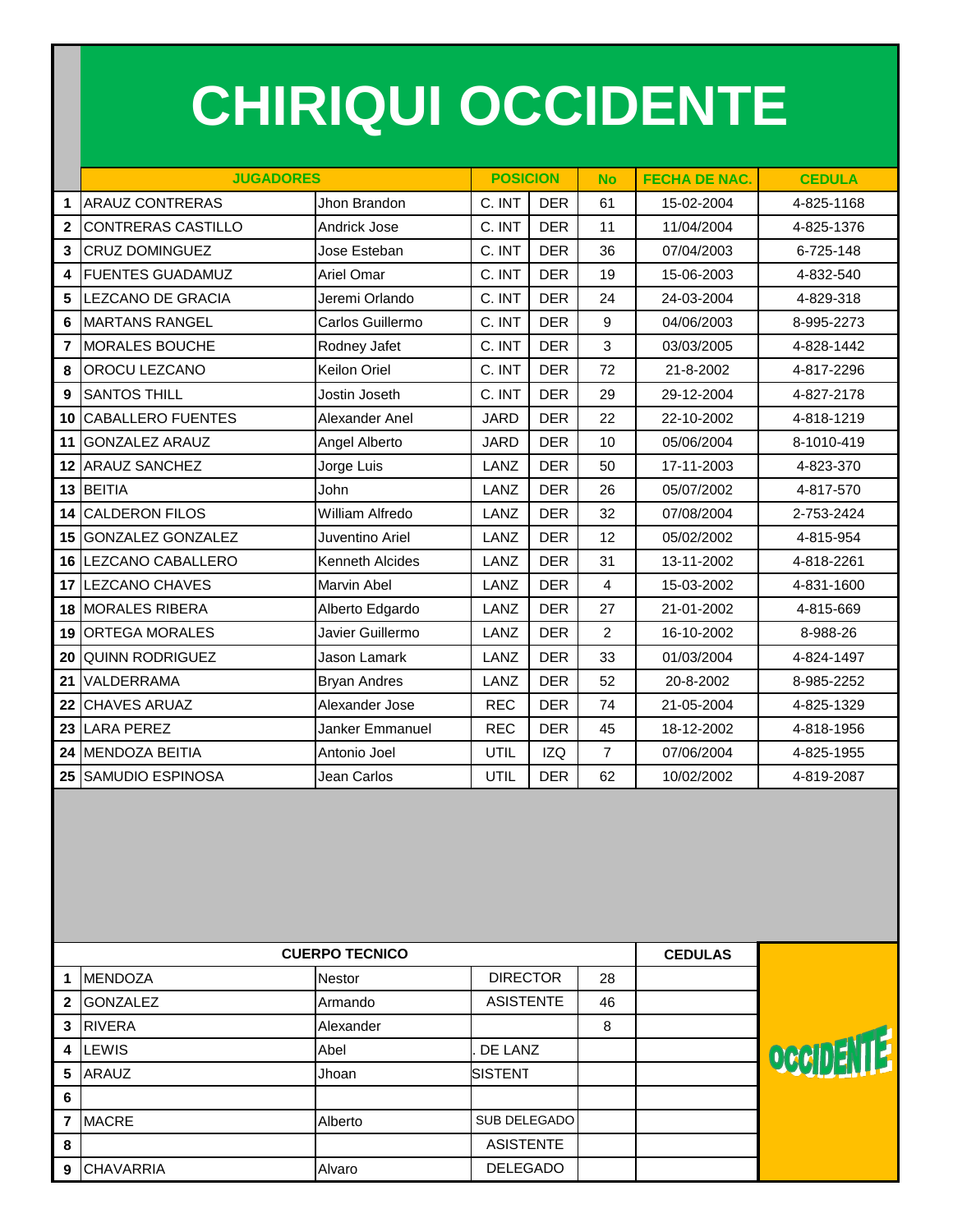## **PANAMA ESTE**

|                              | <b>JUGADORES</b>           |                       | <b>POSICION</b>                      |            | <b>No</b>      | <b>FECHA DE NAC.</b> | <b>CEDULA</b> |
|------------------------------|----------------------------|-----------------------|--------------------------------------|------------|----------------|----------------------|---------------|
| $\mathbf 1$                  | <b>COUSIN PINZON</b>       | Josimar Alexander     | C. INT                               | <b>DER</b> | 12             | 06/06/2003           | 8-911-1001    |
| $\mathbf{2}$                 | <b>GONZALES MALDONADO</b>  | Jorge Alexander       | C. INT                               | <b>DER</b> | 33             | 31-05-2002           | 8-882-2303    |
| 3                            | <b>HERRERA</b>             | <b>Erick Javier</b>   | C. INT                               | <b>DER</b> | 14             | 14-07-2002           | 8-984-1260    |
| 4                            | <b>LUNA CORTEZ</b>         | <b>Enrique Manuel</b> | C. INT                               | <b>DER</b> | 51             | 15-12-2004           | 8-1016-1601   |
| 5                            | <b>MIRANDA SANCHEZ</b>     | Angel Javier          | C. INT                               | <b>DER</b> | 13             | 20-09-2002           | 8-987-1541    |
| 6                            | SAMANIEGO JUAREZ           | Luis Ernesto          | C. INT                               | <b>DER</b> | 22             | 06/10/2003           | 8-1000-1945   |
| $\overline{7}$               | <b>SANCHEZ MEJIA</b>       | Luis Alberto          | C. INT                               | <b>DER</b> | 16             | 16-01-2004           | 8-1016-2226   |
| 8                            | <b>LASSO PINEDA</b>        | Roger Joel            | <b>JARD</b>                          | <b>DER</b> | 45             | 27-02-2004           | 8-1006-1592   |
| 9                            | MONTENEGRO ARIZA           | Daniel Jireth         | <b>JARD</b>                          | <b>DER</b> | 52             | 23-05-2002           | 8-983-1409    |
| 10                           | <b>PINTO VEGA</b>          | Derek Javier          | <b>JARD</b>                          | <b>DER</b> | 26             | 26-01-2004           | 8-1004-1996   |
| 11                           | <b>WOOD MARTINEZ</b>       | Jay Jostin            | <b>JARD</b>                          | <b>DER</b> | 9              | 09/01/2004           | 8-1004-2165   |
| 17                           | <b>ARABA FORD</b>          | <b>Oscar Manuel</b>   | LANZ                                 | <b>DER</b> | 19             | 19-09-2002           | 8-897-108     |
| 13                           | <b>ARCIA AGÜERO</b>        | Angel Josue           | LANZ                                 | <b>DER</b> | 10             | 25-11-2002           | 8-989-392     |
| 14                           | <b>CABRERA PINTO</b>       | Leonel Esteban        | LANZ                                 | <b>DER</b> | 27             | 19-08-2002           | 8-986-791     |
| 15                           | <b>CACERES GONZALEZ</b>    | Reinaldo Samuel       | LANZ                                 | <b>DER</b> | 6              | 06/11/2002           | 8-988-923     |
|                              | 16 HERNANDEZ TAYLOR        | Javier Enrique        | LANZ                                 | <b>DER</b> | 20             | 20-03-2003           | 8-994-262     |
| 17                           | <b>HERRERA PINTO</b>       | Samuel Antonio        | LANZ                                 | <b>DER</b> | 23             | 07/08/2003           | 8-1037-1097   |
| 18                           | <b>JARAMILLO RODRIGUEZ</b> | Orlando               | LANZ                                 | <b>DER</b> | 15             | 04/10/2002           | 8-987-1647    |
| 19                           | <b>LEBRON PEREZ</b>        | <b>Joel Nicolas</b>   | LANZ                                 | <b>DER</b> | $\overline{c}$ | 29-06-2002           | 8-984-1026    |
| 20                           | <b>PINEDA JAEN</b>         | Jose Luis             | LANZ                                 | <b>DER</b> | 11             | 06/01/2003           | 8-990-2319    |
| 21                           | SAMANIEGO SANCHEZ          | <b>Josued Jesus</b>   | LANZ                                 | <b>DER</b> | 71             | 19-11-2002           | 8-991-1520    |
| 22                           | <b>VASQUEZ PEREZ</b>       | Sebastian             | LANZ                                 | <b>DER</b> | $\overline{7}$ | 07/11/2004           | 8-1018-578    |
| 23                           | <b>WHITE RAMIREZ</b>       | Kevin                 | LANZ                                 | <b>DER</b> | 31             | 03/04/2004           | 8-1036-1659   |
| 24                           | <b>COLON SANTAMARIA</b>    | Daniel Divanny        | <b>REC</b>                           | <b>DER</b> | 25             | 25-08-2002           | 8-985-2087    |
| 25                           | <b>URRIOLA PEREZ</b>       | Hector Jose           | <b>REC</b>                           | <b>DER</b> | $\mathbf{1}$   | 06/05/2002           | 8-982-323     |
|                              |                            |                       |                                      |            |                |                      |               |
|                              |                            | <b>CUERPO TECNICO</b> |                                      |            |                | <b>CEDULAS</b>       |               |
| $\mathbf{1}$                 | MALDONADO                  | Carlos                | <b>DIRECTOR</b>                      |            | 18             |                      |               |
| $\mathbf{2}$                 | <b>GUTIERREZ</b>           | Francisco             |                                      |            | 99             |                      |               |
| $\mathbf{3}$                 | <b>ORTIZ</b>               | Hipolito              | <b>ASISTENTE</b>                     |            | 46             |                      |               |
| 4                            | <b>SERRACIN</b>            | Roger                 | C. DE LANZ                           |            | 91             |                      | ESTE          |
| 5                            | <b>COUSIN</b>              | Milton                | <b>ASISTENTE</b><br><b>ASISTENTE</b> |            | 60             |                      |               |
| 6                            | <b>SAMANIEGO</b>           | Luis                  |                                      |            | 3              |                      |               |
| $\overline{\mathbf{r}}$<br>8 | <b>COPETE</b><br>GUTIERREZ | Julio<br>Anastasio    |                                      |            | 67<br>29       |                      |               |
| 9                            | <b>MEDINA</b>              | Luis                  | PREP. FISICO                         |            | 77             |                      |               |
|                              | 10 MITCHEL                 | <b>Bradley</b>        |                                      |            | 42             |                      |               |
|                              |                            |                       | <b>ASISTENTE</b>                     |            |                |                      |               |